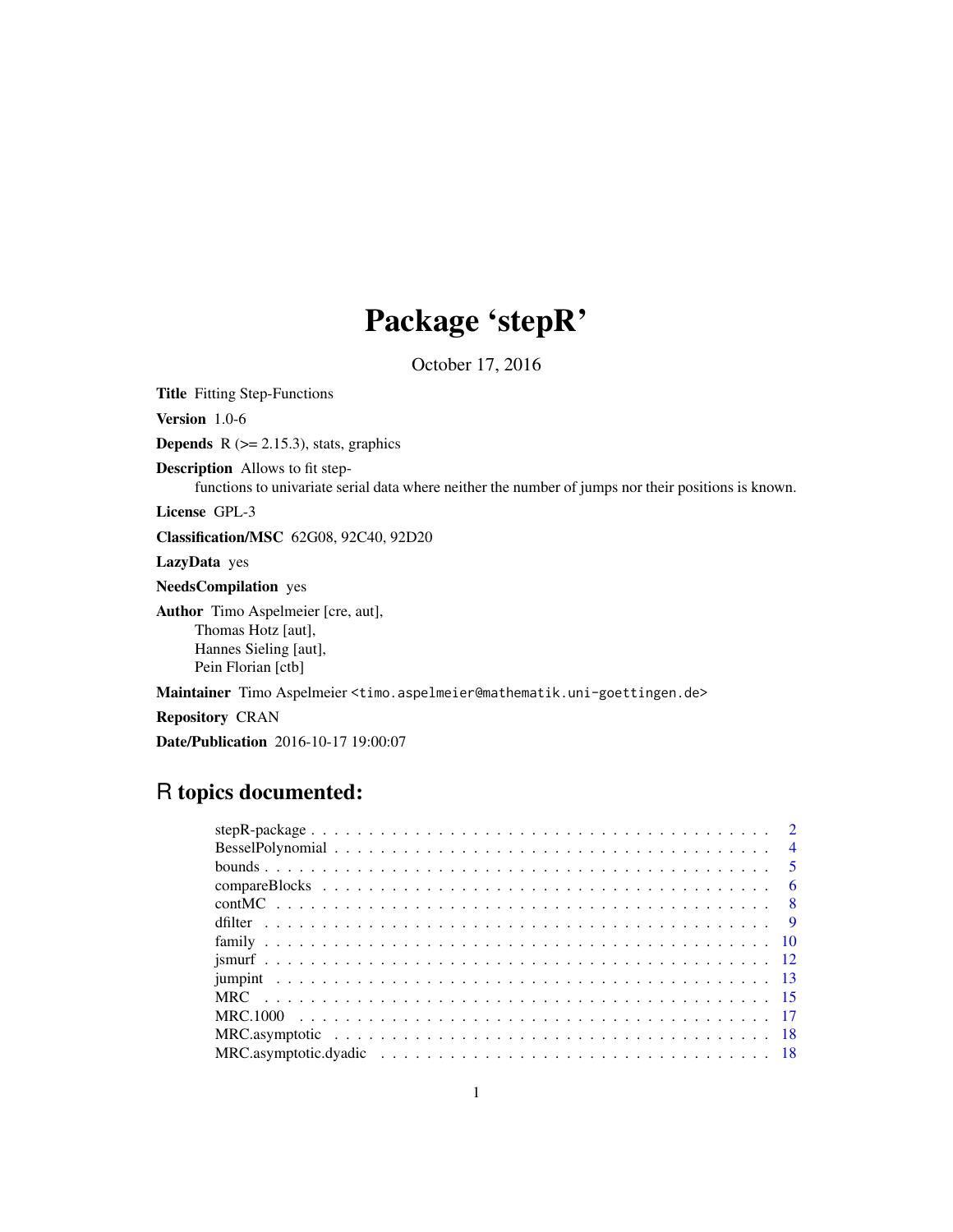# <span id="page-1-0"></span>2 stepR-package

stepR-package *Fit step-functions*

# Description

Allows to fit step-functions to univariate serial data where the number of jumps is used as a penalty.

# Details

| Package:       | stepR                                                      |
|----------------|------------------------------------------------------------|
| Version:       | $1.0^{\circ}$                                              |
| Date:          | 2013-09-17                                                 |
| Authors $@R$ : |                                                            |
| Depends:       | $R$ ( $>= 2.15.0$ ), stats                                 |
| License:       | $GPL-3$                                                    |
| LazyData:      | <b>ves</b>                                                 |
| Built:         | R 2.15.3; i686-pc-linux-gnu; 2013-09-17 07:05:08 UTC; unix |

# Index:

| BesselPolynomial      | Bessel Polynomials                            |
|-----------------------|-----------------------------------------------|
| MRC.                  | Compute Multiresolution Criterion             |
| MRC.1000              | Values of the MRC statistic for 1,000         |
|                       | observations (all intervals)                  |
| MRC.asymptotic        | "Asymptotic" values of the MRC statistic (all |
|                       | intervals)                                    |
| MRC.asymptotic.dyadic | "Asymptotic" values of the MRC statistic      |
|                       | (dyadic intervals)                            |
| bounds                | Bounds based on MRC                           |
| compareBlocks         | Compare fit blockwise with ground truth       |
| contMC                | Continuous time Markoy chain                  |
| dfilter               | Digital filters                               |
| family                | Family of distributions                       |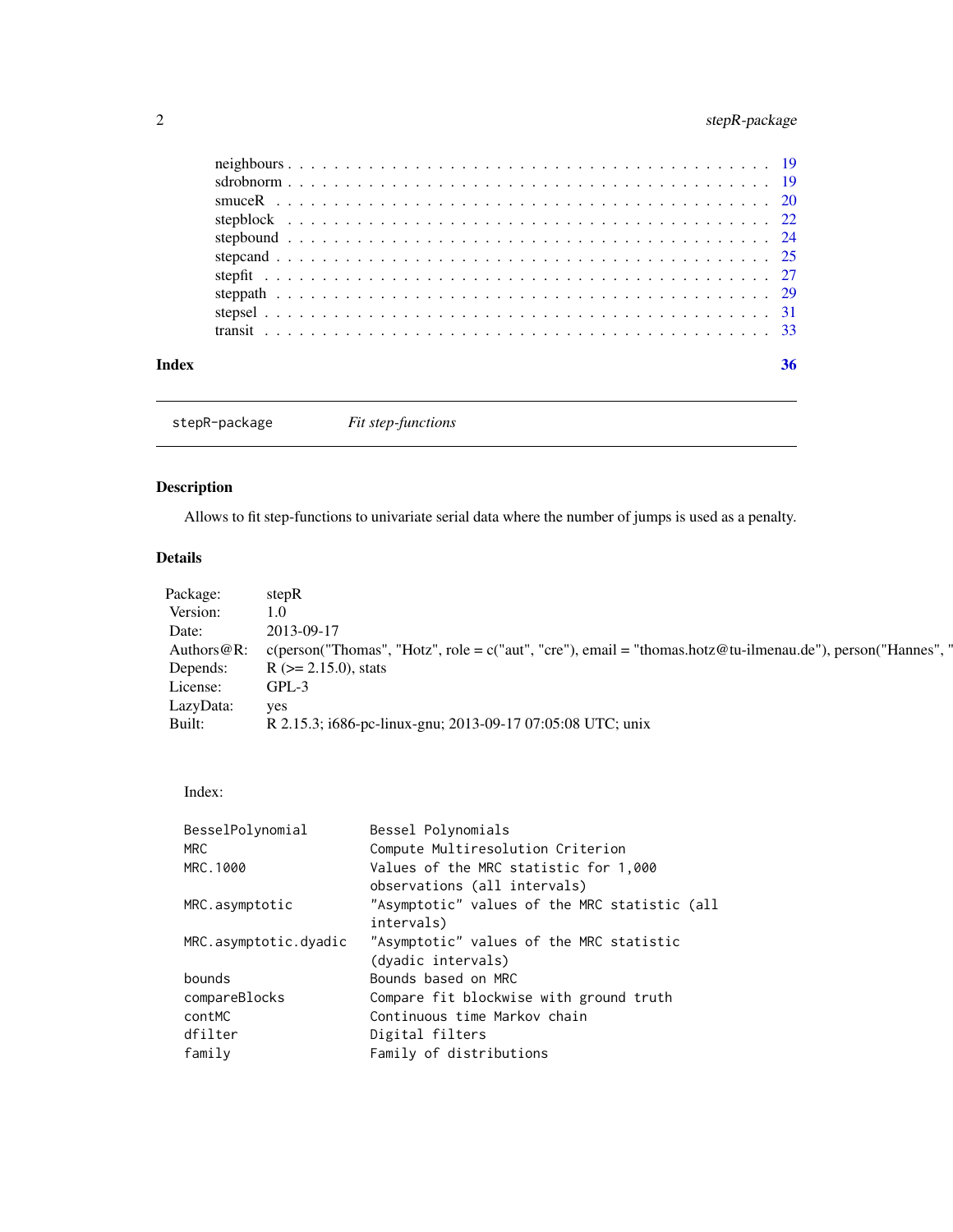# <span id="page-2-0"></span>stepR-package 3

| jsmurf        | Reconstruct filtered piecewise constant  |
|---------------|------------------------------------------|
|               | functions with noise                     |
| neighbours    | Neighbouring integers                    |
| sdrobnorm     | Robust standard deviation estimate       |
| smuceR        | Piecewise constant regression with SMUCE |
| stepR-package | Fit step-functions                       |
| stepblock     | Step function                            |
| stepbound     | Jump estimation under restrictions       |
| stepcand      | Forward selection of candidate jumps     |
| stepfit       | Fitted step function                     |
| steppath      | Solution path of step-functions          |
| stepsel       | Automatic selection of number of jumps   |
| transit       | TRANSIT algorithm for detecting jumps    |

# Author(s)

Thomas Hotz and Hannes Sieling

Maintainer: Thomas Hotz <thomas.hotz@tu-ilmenau.de>

# References

Boysen, L., Kempe, A., Liebscher, V., Munk, A., Wittich, O. (2009). Consistencies and rates of convergence of jump-penalized least squares estimators. *The Annals of Statistics* 37(1), 157-183.

Davies, P.L., Kovac, A. (2001). Local extremes, runs, strings and multiresolution. *The Annals of Statistics* 29, 1-65.

Frick, K., Munk, A., and Sieling, H. (2014). Multiscale Change-Point Inference. With discussion and rejoinder by the authors. *Journal of the Royal Statistical Society, Series B* 76(3), 495-580.

Friedrich, F., Kempe, A., Liebscher, V., Winkler, G. (2008). Complexity penalized M-estimation: fast computation. *Journal of Computational and Graphical Statistics* 17(1), 201-224.

Futschik, A., Hotz, T., Munk, A. Sieling, H. (2014). Multiresolution DNA partitioning: statistical evidence for segments. *Bioinformatics*, 30(16), 2255-2262.

Hotz, T., Schütte, O., Sieling, H., Polupanow, T., Diederichsen, U., Steinem, C., and Munk, A. (2013). Idealizing Ion Channel Recordings by a Jump Segmentation Multiresolution Filter. *IEEE Transactions on NanoBioscience* 12(4), 376-386.

VanDongen, A.M.J. (1996). A New Algorithm for Idealizing Single Ion Channel Data Containing Multiple Unknown Conductance Levels. *Biophysical Journal* 70(3), 1303-1315.

#### See Also

[smuceR](#page-19-1), [jsmurf](#page-11-1), [stepbound](#page-23-1), [steppath](#page-28-1), [stepsel](#page-30-1), [transit](#page-32-1), [compareBlocks](#page-5-1), [family](#page-9-1)

```
# estimating step-functions with Gaussian white noise added
# simulate a Gaussian hidden Markov model of length 1000 with 2 states
# with identical transition rates 0.01, and signal-to-noise ratio 2
sim < contMC(1e3, 0:1, matrix(c(0, 0.01, 0.01, 0), 2), param=1/2)
plot(sim$data, cex = 0.1)
```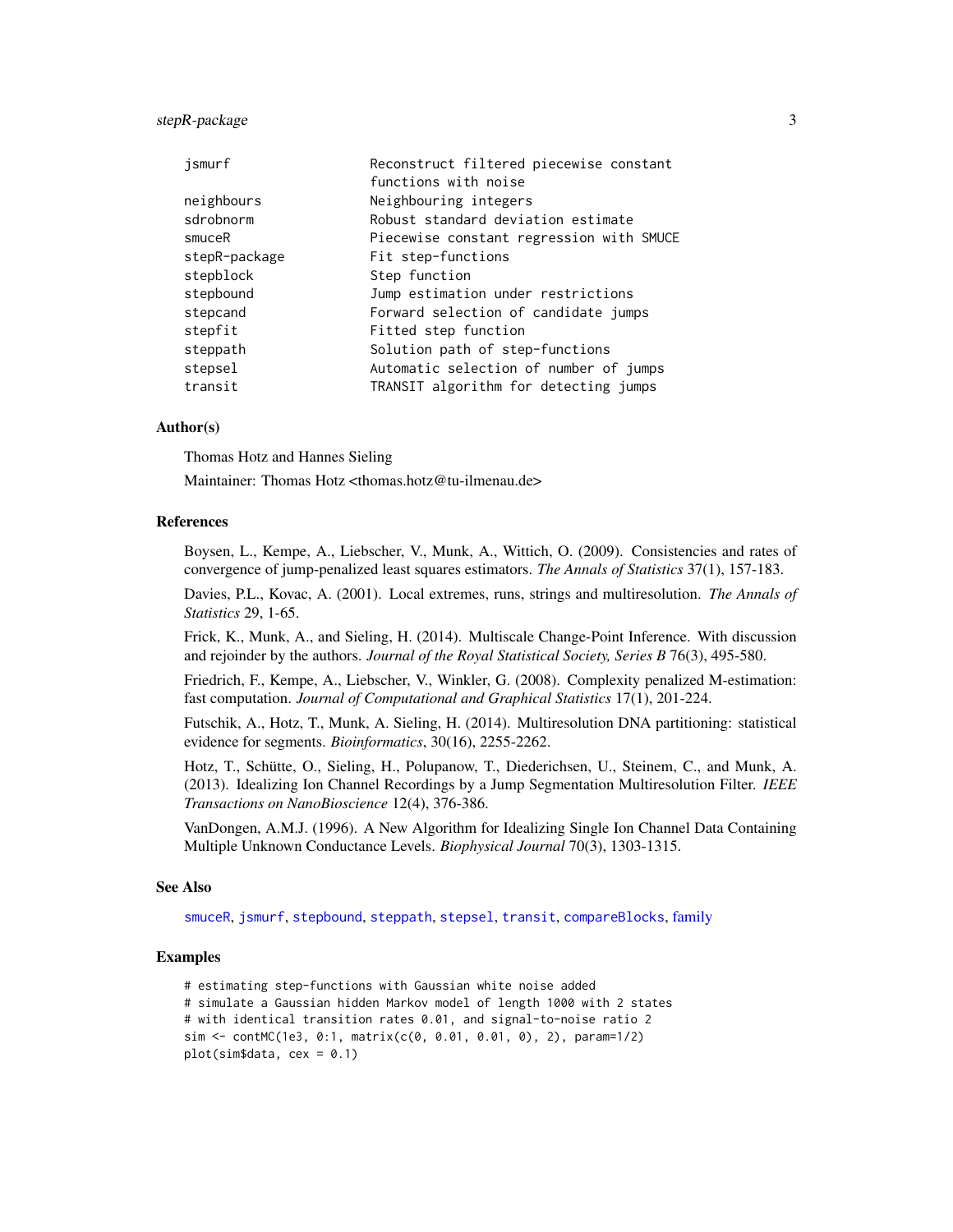```
lines(sim$cont, col="red")
# maximum-likelihood estimation under multiresolution constraints
fit.MRC <- smuceR(sim$data$y, sim$data$x)
lines(fit.MRC, col="blue")
# choose number of jumps using BIC
path <- steppath(sim$data$y, sim$data$x, max.blocks=1e2)
fit.BIC <- path[[stepsel.BIC(path)]]
lines(fit.BIC, col="green3", lty = 2)
# estimate after filtering
# simulate filtered ion channel recording with two states
set.seed(9)
# sampling rate 10 kHz
sampling <- 1e4
# tenfold oversampling
over <- 10
# 1 kHz 4-pole Bessel-filter, adjusted for oversampling
cutoff <- 1e3
df.over <- dfilter("bessel", list(pole=4, cutoff=cutoff / sampling / over))
# two states, leaving state 1 at 10 Hz, state 2 at 20 Hz
rates <- rbind(c(0, 10), c(20, 0))
# simulate 0.5 s, level 0 corresponds to state 1, level 1 to state 2
# noise level is 0.3 after filtering
Sim <- contMC(0.5 * sampling, 0:1, rates, sampling=sampling, family="gaussKern",
  param = list(df=df.over, over=over, sd=0.3))
plot(Sim$data, pch = ".")
lines(Sim$discr, col = "red")
# fit under multiresolution constraints using filter corresponding to sample rate
df <- dfilter("bessel", list(pole=4, cutoff=cutoff / sampling))
Fit.MRC <- jsmurf(Sim$data$y, Sim$data$x, param=df, r=1e2)
lines(Fit.MRC, col = "blue")
# fit using TRANSIT
Fit.trans <- transit(Sim$data$y, Sim$data$x)
lines(Fit.trans, col = "green3", lty=2)
```
<span id="page-3-1"></span>BesselPolynomial *Bessel Polynomials*

# **Description**

Recursively compute coefficients of Bessel Polynomials.

#### Usage

```
BesselPolynomial(n, reverse = FALSE)
```
#### Arguments

n order

reverse whether to return the coefficients of a reverse Bessel Polynomial

<span id="page-3-0"></span>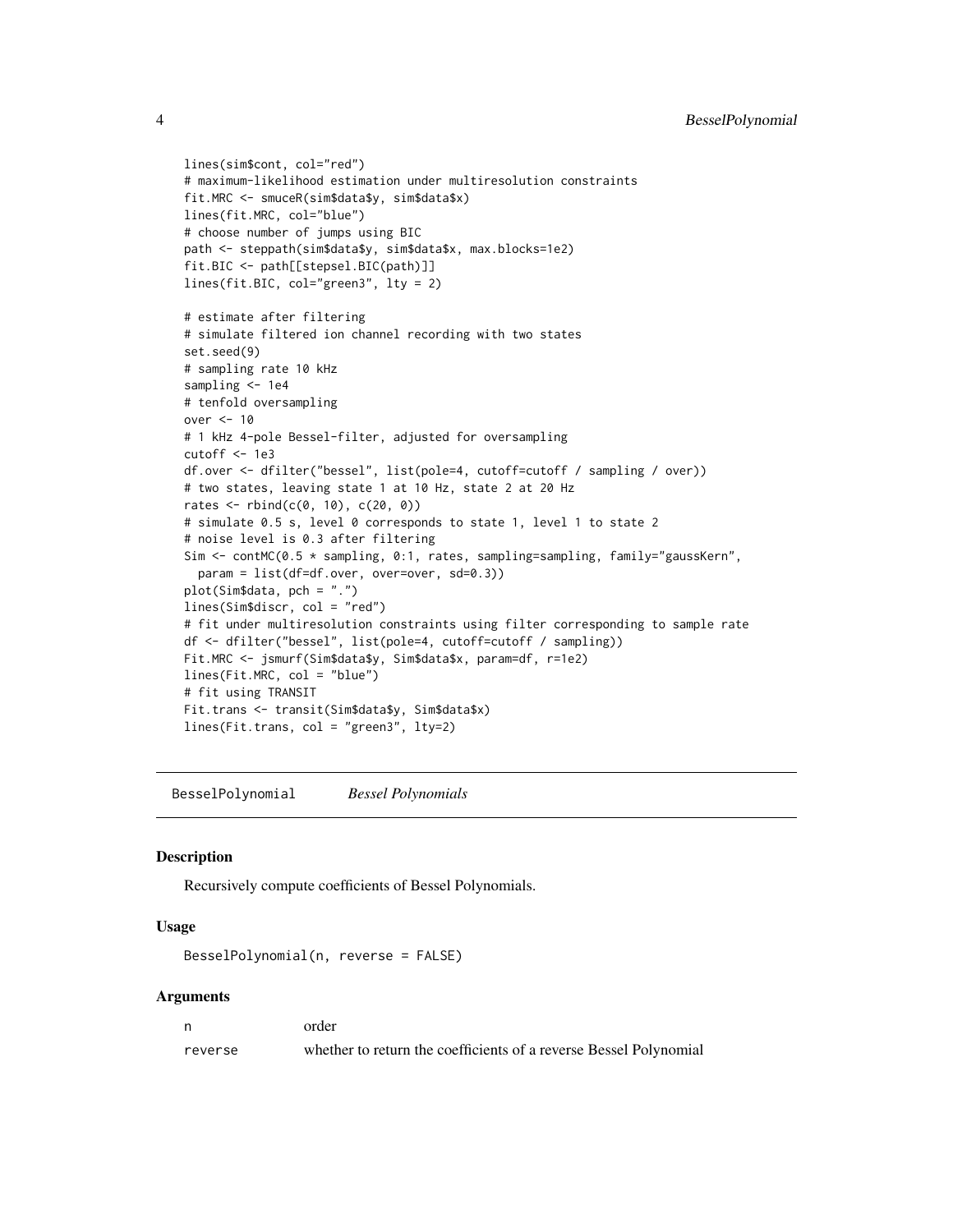#### <span id="page-4-0"></span>bounds 5 and 5 and 5 and 5 and 5 and 5 and 5 and 5 and 5 and 5 and 5 and 5 and 5 and 5 and 5 and 5 and 5 and 5 and 5 and 5 and 5 and 5 and 5 and 5 and 5 and 5 and 5 and 5 and 5 and 5 and 5 and 5 and 5 and 5 and 5 and 5 and

# Value

Returns the polynom's coefficients ordered increasing with the exponent, i.e. starting with the intercept, as for [polyroot](#page-0-0).

# See Also

[bessel](#page-0-0), [polyroot](#page-0-0)

# Examples

```
# 15 x^3 + 15 x^2 + 6 x + 1
BesselPolynomial(3)
```
<span id="page-4-1"></span>

bounds *Bounds based on MRC*

#### Description

Computes two-sided bounds for a collection of intervals based on a multiresolution criterion (MRC).

# Usage

```
bounds(y, type = "MRC", \ldots)
bounds.MRC(y, q, alpha = 0.05, r = ceiling(50 / min(alpha, 1 - alpha)),
  lengths = if(family == "gaussKern")2^(floor(log2(length(y))):ceiling(log2(length(param$kern)))) else
    2^{(floor(\log 2(\text{length}(y))):\emptyset)}, penalty = c("none", "len", "var", "sqrt"),
 name = if(family == "gaussKern") ".MRC.ktable" else ".MRC.table", pos = .GlobalEnv,
 family = c("gauss", "gaussvar", "poisson", "binomial","gaussKern"), param = NULL,
  subset, max.iter = 1e^2, eps = 1e-3)
## S3 method for class 'bounds'
x[subset]
```
# Arguments

| y        | a numeric vector containing the serial data                                                                                                                                                                                          |
|----------|--------------------------------------------------------------------------------------------------------------------------------------------------------------------------------------------------------------------------------------|
| type     | so far only bounds of type "MRC" are implemented                                                                                                                                                                                     |
| $\ddots$ | further arguments to be passed on to bounds. MRC                                                                                                                                                                                     |
| q        | quantile of the MRC; if specified, alpha and r will be ignored                                                                                                                                                                       |
| alpha    | level of significance                                                                                                                                                                                                                |
| r        | number of simulations to use to obtain quantile of MRC for specified alpha                                                                                                                                                           |
| lengths  | vector of interval lengths to use, dyadic intervals by default                                                                                                                                                                       |
| penalty  | penalty term in the multiresolution statistic: "none" for no penalty, "len" for<br>penalizing the length of an interval, "var" for penalizing the variance over an<br>interval, and "sqrt" for penalizing the square root of the MRC |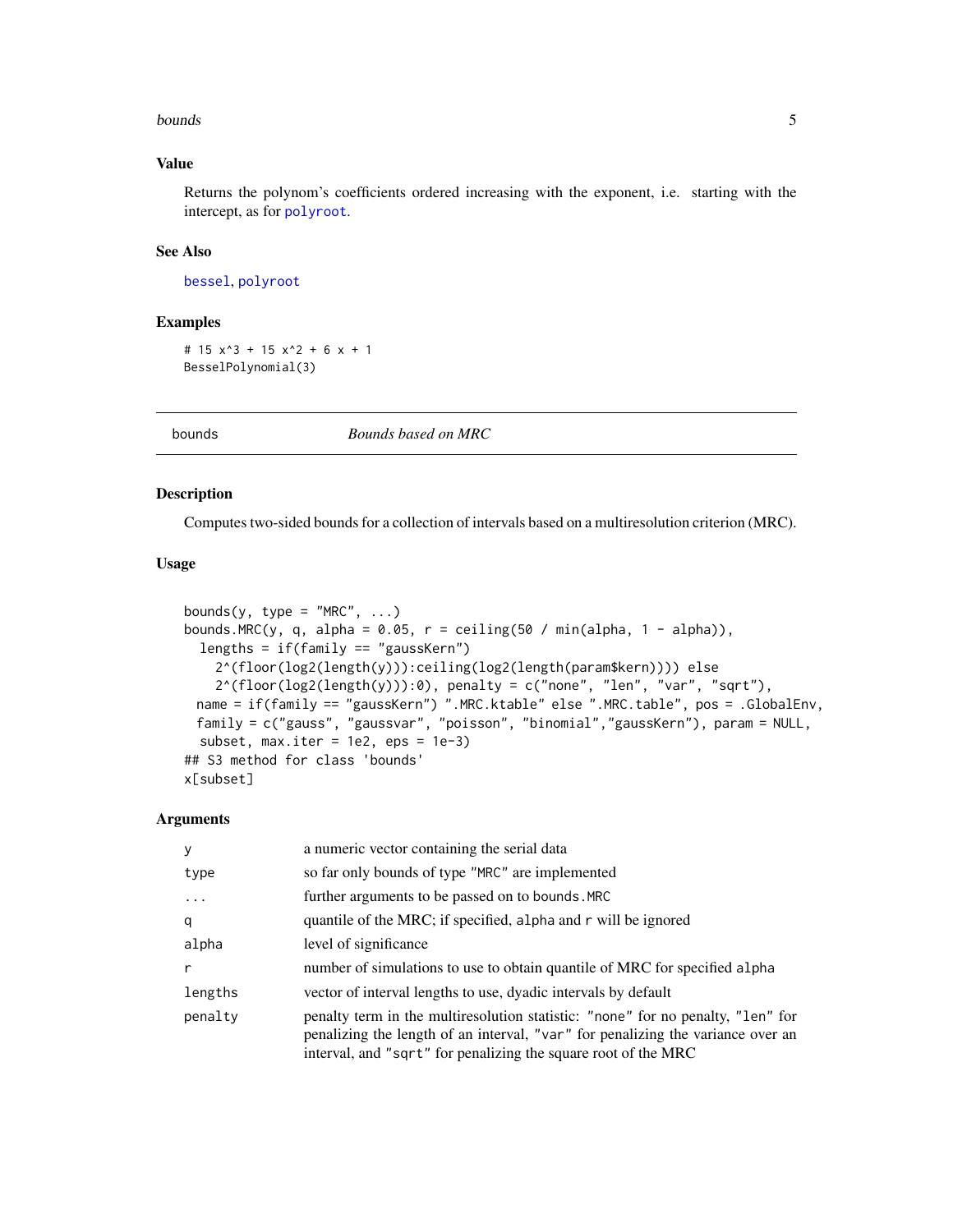<span id="page-5-0"></span>

| family, param | specifies distribution of data, see family                                             |
|---------------|----------------------------------------------------------------------------------------|
| subset        | a subset of indices of y for which bounds should be aggregated                         |
| name.pos      | under which name and where precomputed results are stored, or retrieved, see<br>assign |
| max.iter      | maximal iterations in Newton's method to compute non-Gaussian MRC bounds               |
| eps           | tolerance in Newton's method                                                           |
| x             | an object of class bounds                                                              |
|               |                                                                                        |

# Value

Returns an object of class bounds, i.e. a list whose entry bounds contains two-sided bounds (lower and upper) of the considered intervals (with left index 1i and right index ri) in a [data.frame](#page-0-0), along with a vector start specifying in which row of entry bounds intervals with corresponding li start (if any; specified as a C-style index), and a [logical](#page-0-0) feasible telling whether a feasible solution exists for these bounds (always TRUE for MRC bounds which are not restricted to a subset).

#### See Also

[stepbound](#page-23-1), [family](#page-9-1)

#### Examples

```
# simulate signal of 100 data points
Y <- rpois(100, 1:100 / 10)
# compute bounds for intervals of dyadic lengths
b <- bounds(Y, penalty="len", family="poisson", q=4)
# compute bounds for all intervals
b <- bounds(Y, penalty="len", family="poisson", q=4, lengths=1:100)
```
<span id="page-5-1"></span>compareBlocks *Compare fit blockwise with ground truth*

# Description

Blockwise comparison of a fitted step function with a known ground truth using different criteria.

#### Usage

```
compareBlocks(truth, estimate, dist = 5e3)
```
#### Arguments

| truth    | an object of class stepblock giving the ground truth, or a list of such objects                                                  |
|----------|----------------------------------------------------------------------------------------------------------------------------------|
| estimate | corresponding estimated object(s) of class stepblock                                                                             |
| dist     | a single numeric specifying the distance for at which jumps will be considered<br>as having matched in the qualitative criterion |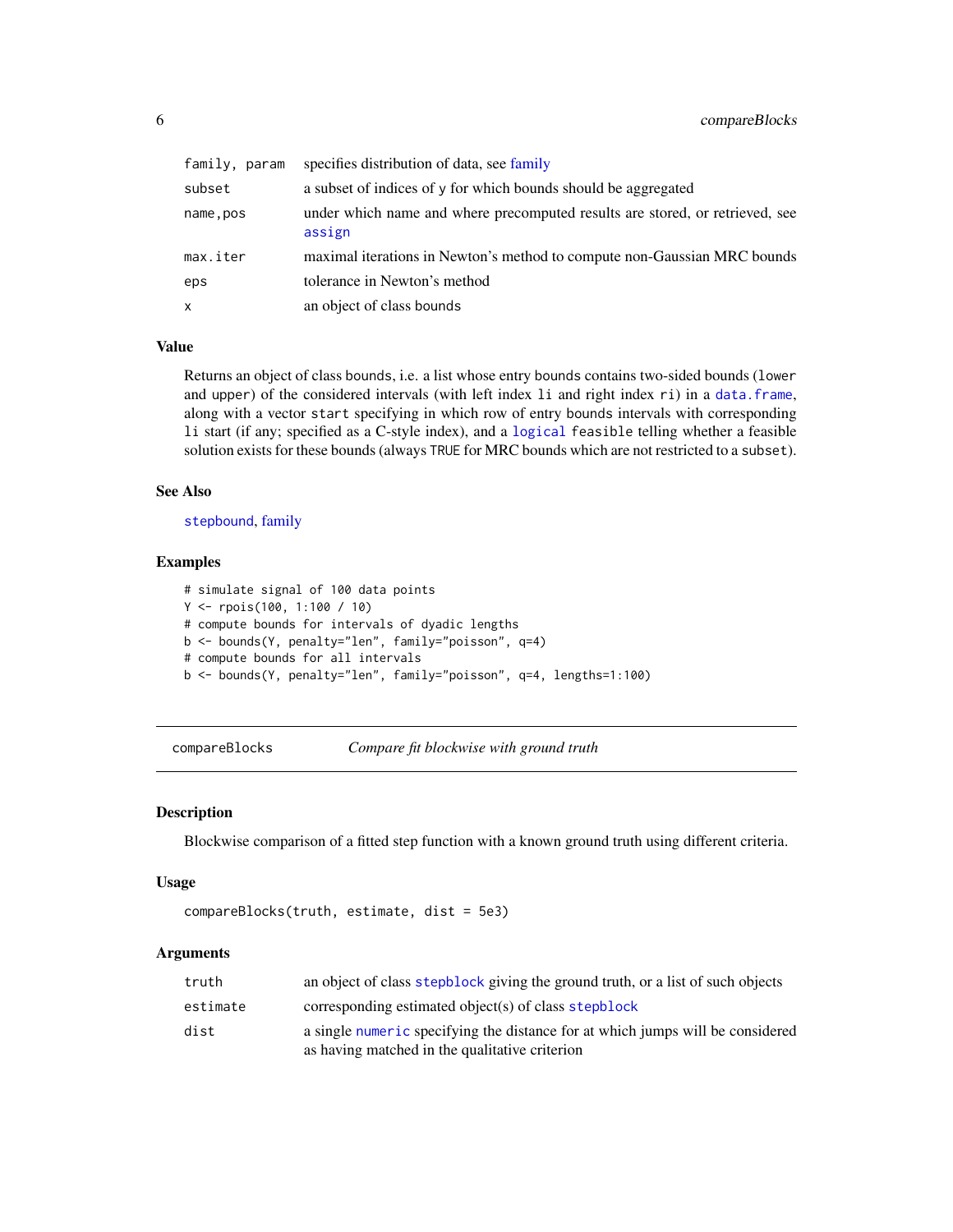# <span id="page-6-0"></span>compareBlocks 7

# Value

|                   | A data. frame, containing just one row if two single stepblock were given, with columns                                                                                                                                                                                                      |
|-------------------|----------------------------------------------------------------------------------------------------------------------------------------------------------------------------------------------------------------------------------------------------------------------------------------------|
| true.num, est.num |                                                                                                                                                                                                                                                                                              |
|                   | the true / estimated number of blocks                                                                                                                                                                                                                                                        |
|                   | true.pos, false.pos, false.neg, sens.rate, prec.rate                                                                                                                                                                                                                                         |
|                   | the number of true / false positive, false negatives, as well as the corresponding<br>sensitivity and precision rates, where an estimated block is considered a true<br>positive if it there is a corresponding block in the ground truth with both end-<br>points within dist of each other |
| fpsle             | false positive sensitive localization error: for each estimated block's midpoint<br>find into which true block it falls, and sum distances of the respective borders                                                                                                                         |
| fnsle             | false negative sensitive localization error: for each true block's mid-point find<br>into which estimated block it falls, and sum distances of the respective borders                                                                                                                        |
| total.le          | total localization error: sum of fpsle and fnsle                                                                                                                                                                                                                                             |

#### Note

No differences between true and fitted parameter *values* are taking into account, only the precision of the detected blocks is considered; also, differing from the criteria in Elhaik et al. $\sim$ (2010), no blocks are merged in the ground truth if its parameter values are close, as this may punish sensitive estimators.

Beware that these criteria compare *blockwise*, i.e. they do *not* compare the precision of single jumps but for each block both endpoints have to match well at the same time.

# References

Elhaik, E., Graur, D., Josic, K. (2010). Comparative testing of DNA segmentation algorithms using ´ benchmark simulations. *Molecular Biology and Evolution* 27(5), 1015-24.

Futschik, A., Hotz, T., Munk, A. Sieling, H. (2014). Multiresolution DNA partitioning: statistical evidence for segments. *Bioinformatics*, 30(16), 2255-2262.

#### See Also

[stepblock](#page-21-1), [stepfit](#page-26-1), [contMC](#page-7-1)

```
# simulate two Gaussian hidden Markov models of length 1000 with 2 states each
# with identical transition rates being 0.01 and 0.05, resp, signal-to-noise ratio is 5
sim <- lapply(c(0.01, 0.05), function(rate)
 contMC(1e3, 0:1, matrix(c(0, rate, rate, 0), 2), param=1/5))
plot(sim[[1]]$data)
lines(sim[[1]]$cont, col="red")
# use smuceR to estimate fit
fit <- lapply(sim, function(s) smuceR(s$data$y, s$data$x))
lines(fit[[1]], col="blue")
# compare fit with (discretised) ground truth
compareBlocks(lapply(sim, function(s) s$discr), fit)
```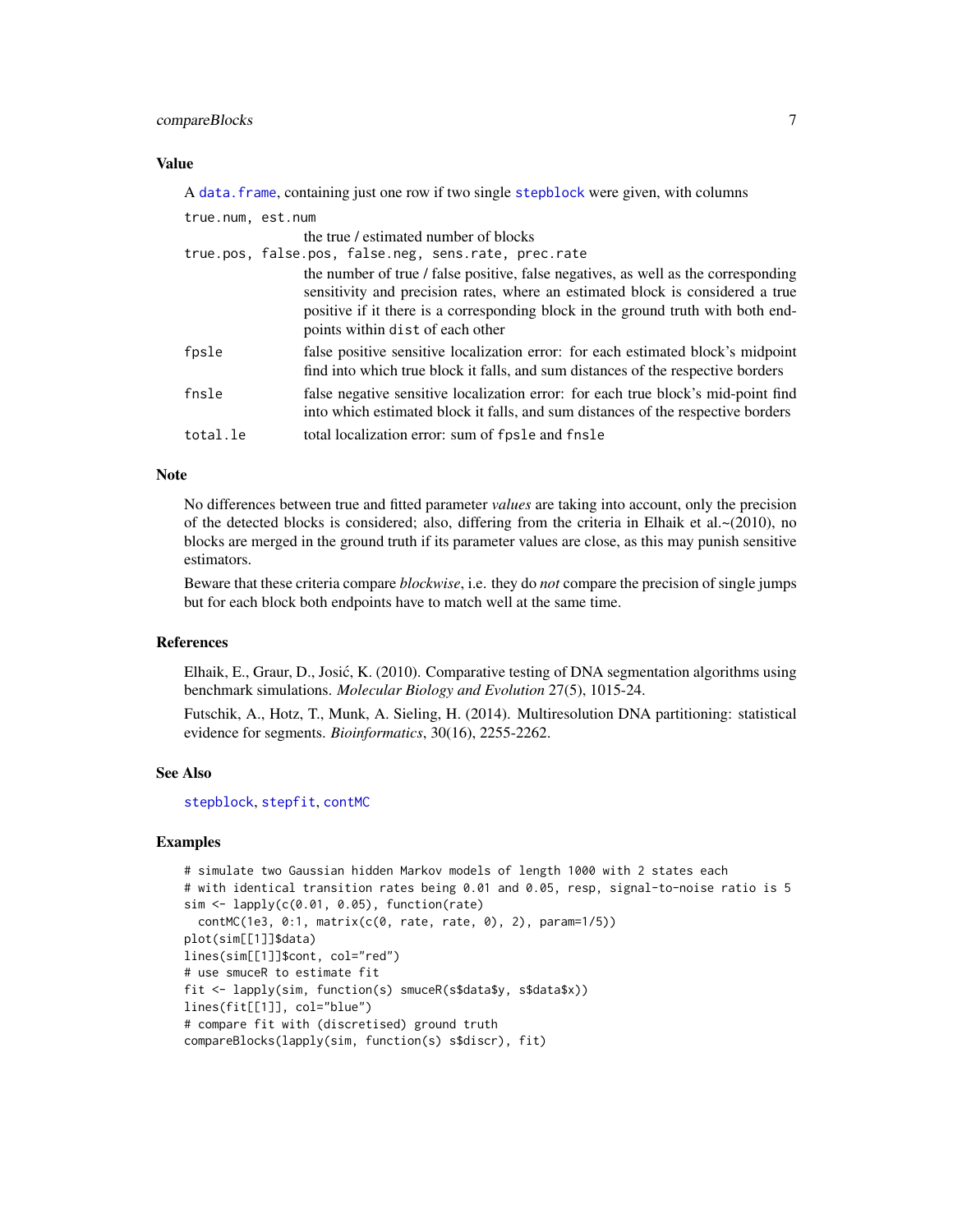# <span id="page-7-1"></span><span id="page-7-0"></span>Description

Simulate a continuous time Markov chain.

# Usage

```
contMC(n, values, rates, start = 1, sampling = 1, family = c("gauss", "gaussKern"),
 param = NULL)
```
# Arguments

| n        | number of data points to simulate                                                                                                                                                                                                                                                                                                                                                                                                                                                                             |
|----------|---------------------------------------------------------------------------------------------------------------------------------------------------------------------------------------------------------------------------------------------------------------------------------------------------------------------------------------------------------------------------------------------------------------------------------------------------------------------------------------------------------------|
| values   | a numeric vector specifying signal amplitudes for different states                                                                                                                                                                                                                                                                                                                                                                                                                                            |
| rates    | a square matrix matching the dimension of values each with rates[i,j]<br>specifying the transition rate from state i to state j; the diagonal entries are<br>ignored                                                                                                                                                                                                                                                                                                                                          |
| start    | the state in which the Markov chain is started                                                                                                                                                                                                                                                                                                                                                                                                                                                                |
| sampling | the sampling rate                                                                                                                                                                                                                                                                                                                                                                                                                                                                                             |
| family   | whether Gaussian white ("gauss") or coloured ("gaussKern"), i.e. filtered,<br>noise should be added; cf. family                                                                                                                                                                                                                                                                                                                                                                                               |
| param    | for family="gauss", a single non-negative numeric specifying the standard<br>deviation of the noise; for family="gaussKern", param must be a list with entry<br>df giving the dfilter object used for filtering, an integer entry over which<br>specifies the oversampling factor of the filter, i.e. paramstand has to be created<br>for a sampling rate of sampling times over, and an additional non-negative<br>numeric entry sd specifying the noise's standard deviation after filtering; cf.<br>family |

# Value

A [list](#page-0-0) with components

| cont  | an object of class stepblock containing the simulated true values in continuous<br>time, with an additional column state specifying the corresponding state |
|-------|-------------------------------------------------------------------------------------------------------------------------------------------------------------|
| discr | an object of class stepblock containing the simulated true values reduced to<br>discrete time, <i>i.e.</i> containing only the observable blocks            |
| data  | a data. frame with columns x and y containing the times and values of the<br>simulated observations, respectively                                           |

# Note

This follows the description for simulating ion channels given by VanDongen (1996).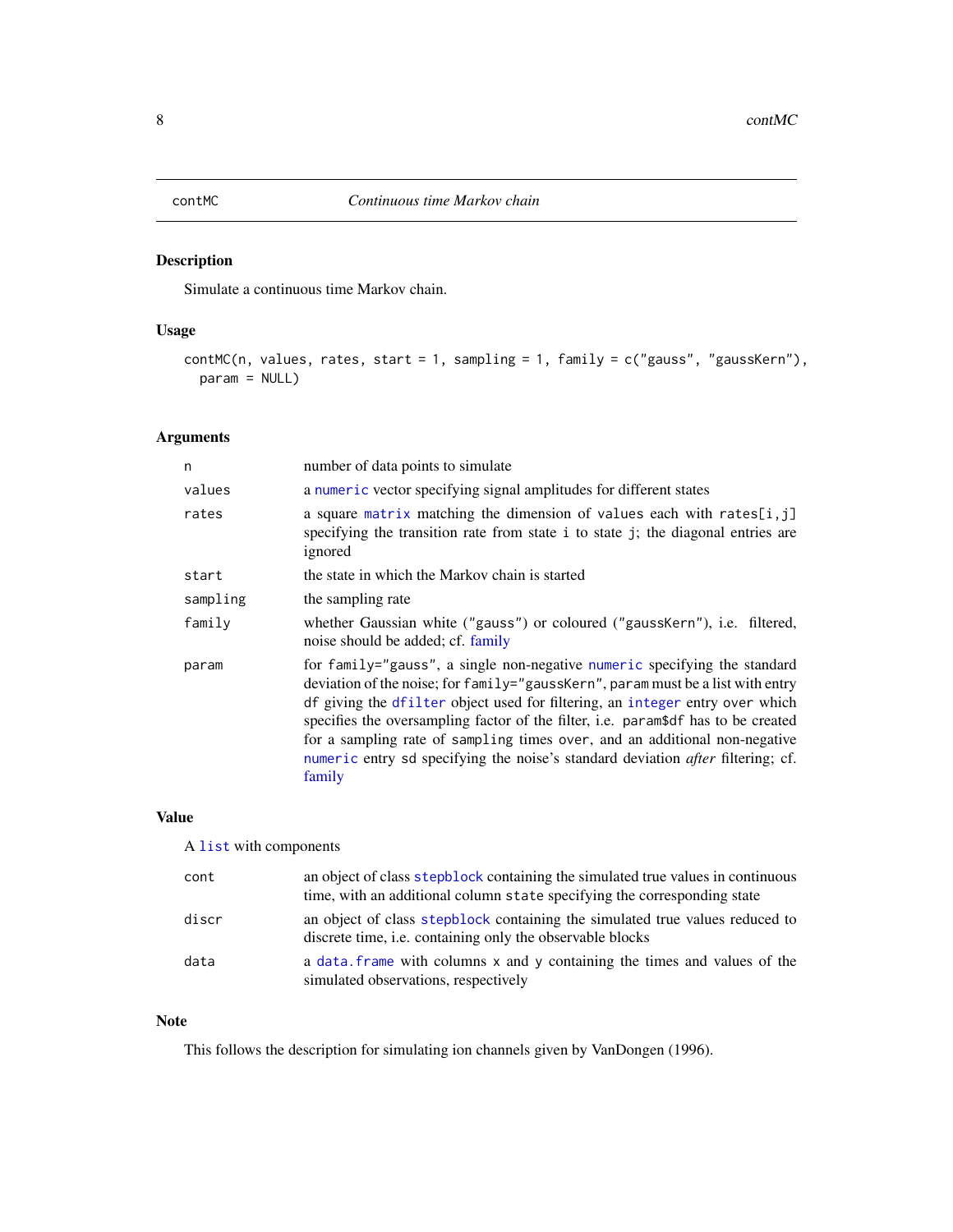#### <span id="page-8-0"></span>dfilter the control of the control of the control of the control of the control of the control of the control of the control of the control of the control of the control of the control of the control of the control of the

# References

VanDongen, A.M.J. (1996). A New Algorithm for Idealizing Single Ion Channel Data Containing Multiple Unknown Conductance Levels. *Biophysical Journal* 70(3), 1303-1315.

# See Also

[stepblock](#page-21-1), [jsmurf](#page-11-1), [stepbound](#page-23-1), [steppath](#page-28-1), [family](#page-9-1), [dfilter](#page-8-1)

# Examples

```
# Simulate filtered ion channel recording with two states
set.seed(9)
# sampling rate 10 kHz
sampling <- 1e4
# tenfold oversampling
over <- 10
# 1 kHz 4-pole Bessel-filter, adjusted for oversampling
cutoff <- 1e3
df <- dfilter("bessel", list(pole=4, cutoff=cutoff / sampling / over))
# two states, leaving state 1 at 1 Hz, state 2 at 10 Hz
rates <- rbind(c(0, 1e0), c(1e1, 0))
# simulate 5 s, level 0 corresponds to state 1, level 1 to state 2
# noise level is 0.1 after filtering
sim <- contMC(5 * sampling, 0:1, rates, sampling=sampling, family="gaussKern",
  param = list(df=df, over=over, sd=0.1))
sim$cont
plot(sim$data, pch = ".")
lines(sim$discr, col = "red")
# noise level after filtering, estimated from first block
sd(sim$data$y[1:sim$discr$rightIndex[1]])
# show autocovariance in first block
acf(ts(sim$data$y[1:sim$discr$rightIndex[1]], freq=sampling), type = "cov")
# power spectrum in first block
s <- spec.pgram(ts(sim$data$y[1:sim$discr$rightIndex[1]], freq=sampling), spans=c(200,90))
# cutoff frequency is where power spectrum is halved
abline(v=cutoff, h=s$spec[1] / 2, lty = 2)
```
<span id="page-8-1"></span>

dfilter *Digital filters*

#### **Description**

Create digital filters.

# Usage

```
dfilter(type = c("bessel", "gauss", "custom"), param = list(pole = 4, cutoff = 1 / 10),
  len = ceiling(3/param$cutoff))
## S3 method for class 'dfilter'
print(x, \ldots)
```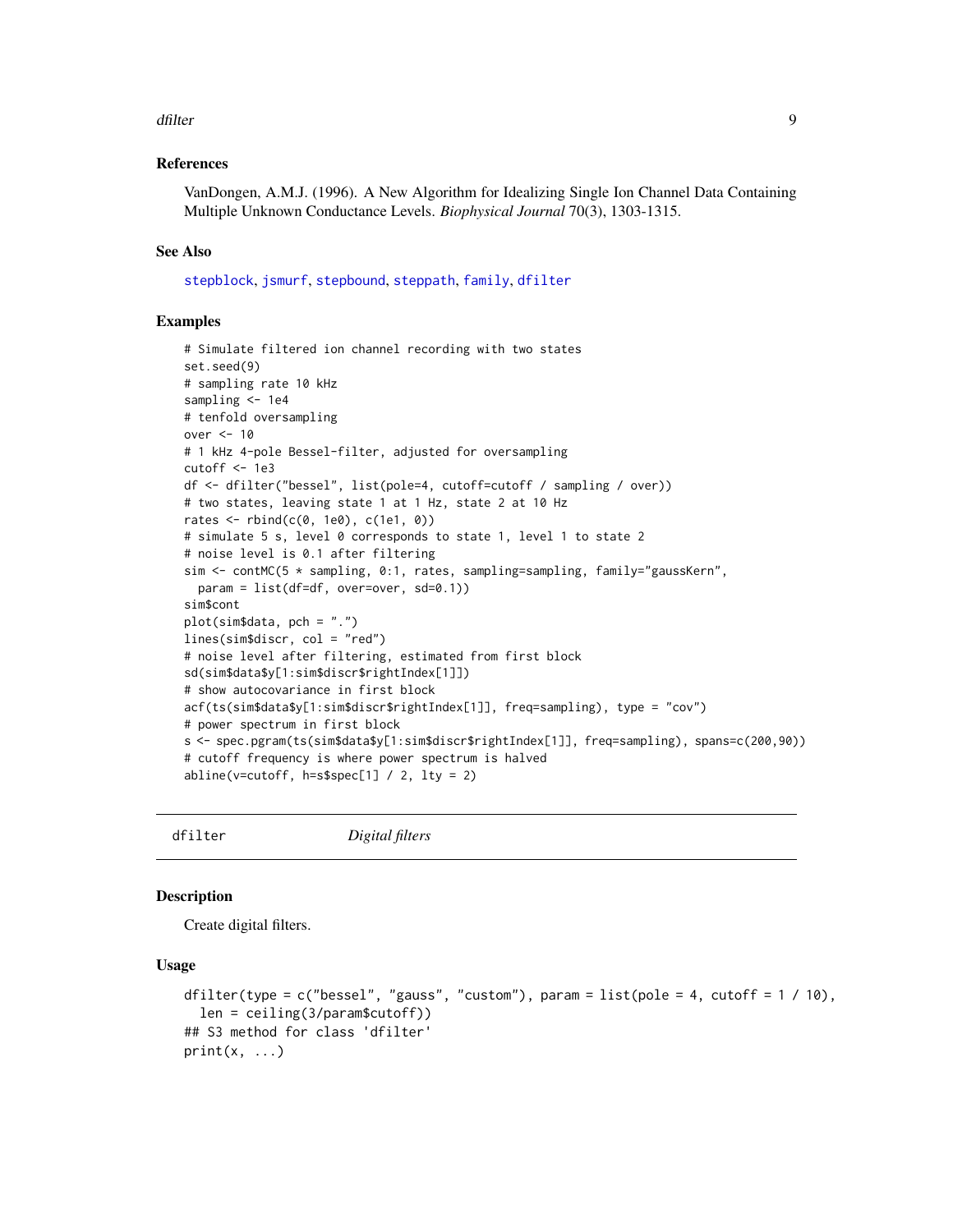#### <span id="page-9-0"></span>**Arguments**

| type         | allows to choose Bessel, Gauss or custom filters                                                                                                                                                                                                                                                                                                                                                                           |
|--------------|----------------------------------------------------------------------------------------------------------------------------------------------------------------------------------------------------------------------------------------------------------------------------------------------------------------------------------------------------------------------------------------------------------------------------|
| param        | for a "bessel" filter a list with entries pole and cutoff giving the filter's<br>number of poles (order) and cut-off frequency, resp.; for a "gauss" filter the<br>filter's bandwidth (standard deviation) as a single numeric; for a custom filter<br>either a numeric vector specifying the filter's kernel or a list with items kern<br>and step of the same length giving the filter's kernel and step-response, resp. |
| len          | filter length (unnecessary for "custom" filters                                                                                                                                                                                                                                                                                                                                                                            |
| $\mathsf{x}$ | the object                                                                                                                                                                                                                                                                                                                                                                                                                 |
|              | for generic methods only                                                                                                                                                                                                                                                                                                                                                                                                   |

# Value

Returns a list of [class](#page-0-0) dfilter that contains elements kern and step, the (digitised) filter kernel and step-response, resp., as well as an element param containing the argument param, for a "bessel" filter alongside the corresponding analogue kernel, step response, power spectrum, and autocorrelation function depending on time or frequency as elements kernfun, stepfun, spectrum, and acfun, resp.

#### See Also

[filter](#page-0-0), [convolve](#page-0-0), [BesselPolynomial](#page-3-1), [Normal](#page-0-0), [family](#page-9-1)

### Examples

```
# 6-pole Bessel filter with cut-off frequency 1 / 100, with length 100 (too short!)
dfilter("bessel", list(pole = 6, cutoff = 1 / 100), 100)
# custom filter: running mean of length 3
dfilter("custom", rep(1, 3))
dfilter("custom", rep(1, 3))$kern # normalised!
dfilter("custom", rep(1, 3))$step
# Gaussian filter with bandwidth 3 and length 11 (from -5 to 5)
dfilter("gauss", 3, 11)
```
<span id="page-9-1"></span>family *Family of distributions*

# Description

Families of distributions supported by package stepR.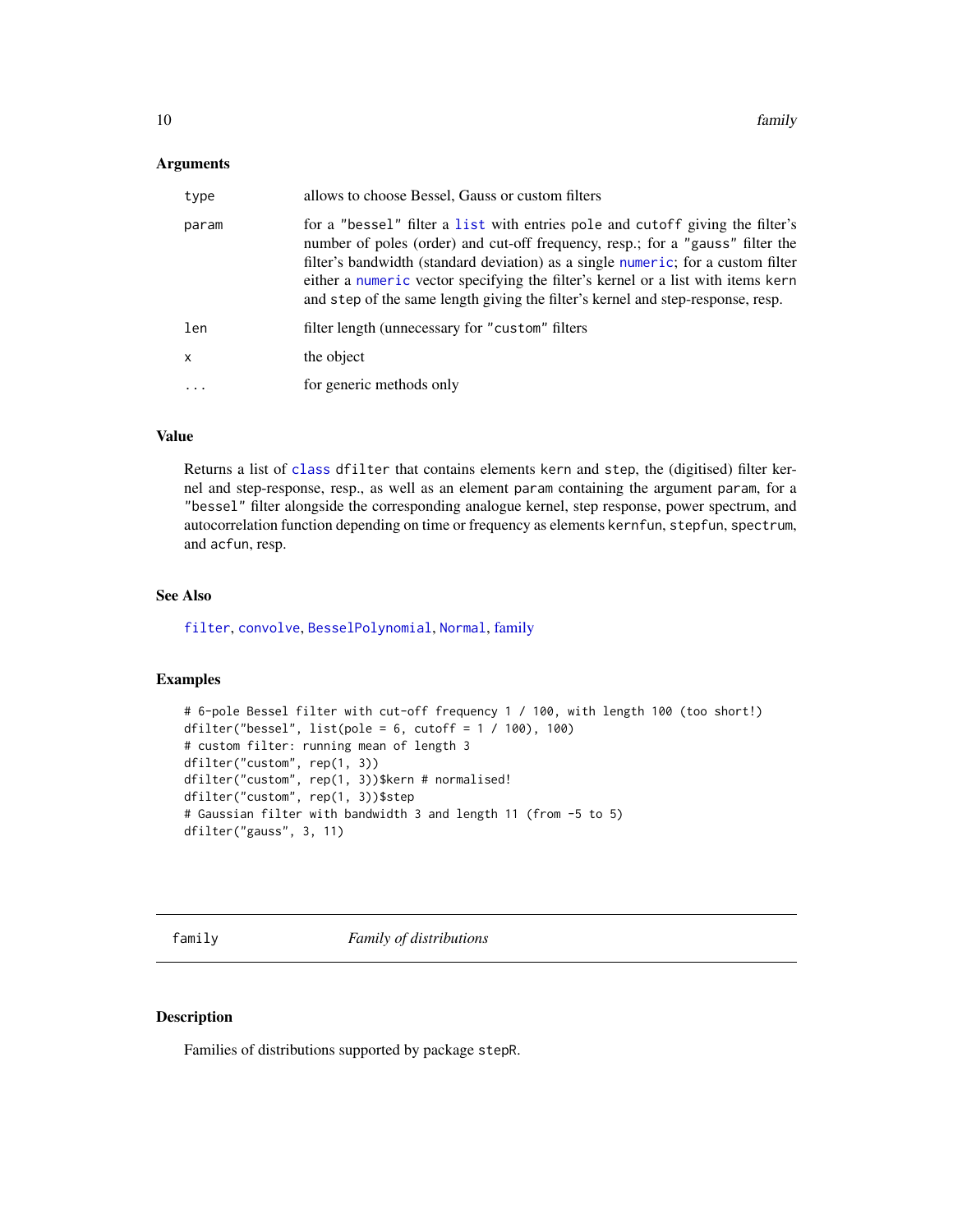#### <span id="page-10-0"></span>family the contract of the contract of the contract of the contract of the contract of the contract of the contract of the contract of the contract of the contract of the contract of the contract of the contract of the con

#### Details

Package stepR supports several families of distributions (mainly exponential) to model the data, some of which require additional (fixed) parameters. In particular, the following families are available:

- "gauss" normal distribution with unknown mean but known, fixed standard deviation given as a single [numeric](#page-0-0) (will be estimated using [sdrobnorm](#page-18-1) if omitted); cf. [dnorm](#page-0-0).
- "gaussvar" normal distribution with unknown variance but known, fixed mean assumed to be zero; cf. [dnorm](#page-0-0).
- "poisson" Poisson distribution with unknown intensity (no additional parameter); cf. [dpois](#page-0-0).
- "binomial" binomial distribution with unknown success probability but known, fixed size given as a single [integer](#page-0-0); cf. [dbinom](#page-0-0).
- "gaussKern" normal distribution with unknown mean and unknown, fixed standard deviation (being estimated using [sdrobnorm](#page-18-1)), after filtering with a fixed filter which needs to be given as the additional parameter (a [dfilter](#page-8-1) object); cf. [dfilter](#page-8-1).

The family is selected via the family argument, providing the corresponding string, while the param argument contains the parameters if any.

#### Note

Beware that not all families can be chosen for all functions.

#### See Also

[Distributions,](#page-0-0) [dnorm](#page-0-0), [dpois](#page-0-0), [dbinom](#page-0-0), [dfilter](#page-8-1), [sdrobnorm](#page-18-1)

```
# illustrating different families fitted to the same binomial data set
size <- 200
n <- 200
# truth
p \le -10^seq(-3, -0.1, length = n)
# data
y <- rbinom(n, size, p)
plot(y)
lines(size * p, col = "red")
# fit 4 jumps, binomial family
jumps < -4bfit <- steppath(y, family = "binomial", param = size, max.blocks = jumps)
lines(bfit[[jumps]], col = "orange")
# Gaussian approximation with estimated variance
gfit \leftarrow steppath(y, family = "gauss", max.blocks = jumps)lines(gfit[[jumps]], col = "green3", lty = 2)# Poisson approximation
pfit <- steppath(y, family = "poisson", max.blocks = jumps)
lines(pfit[[jumps]], col = "blue", lty = 2)
legend("topleft", legend = c("binomial", "gauss", "poisson"), lwd = 2,
  col = c("orange", "green3", "blue")
```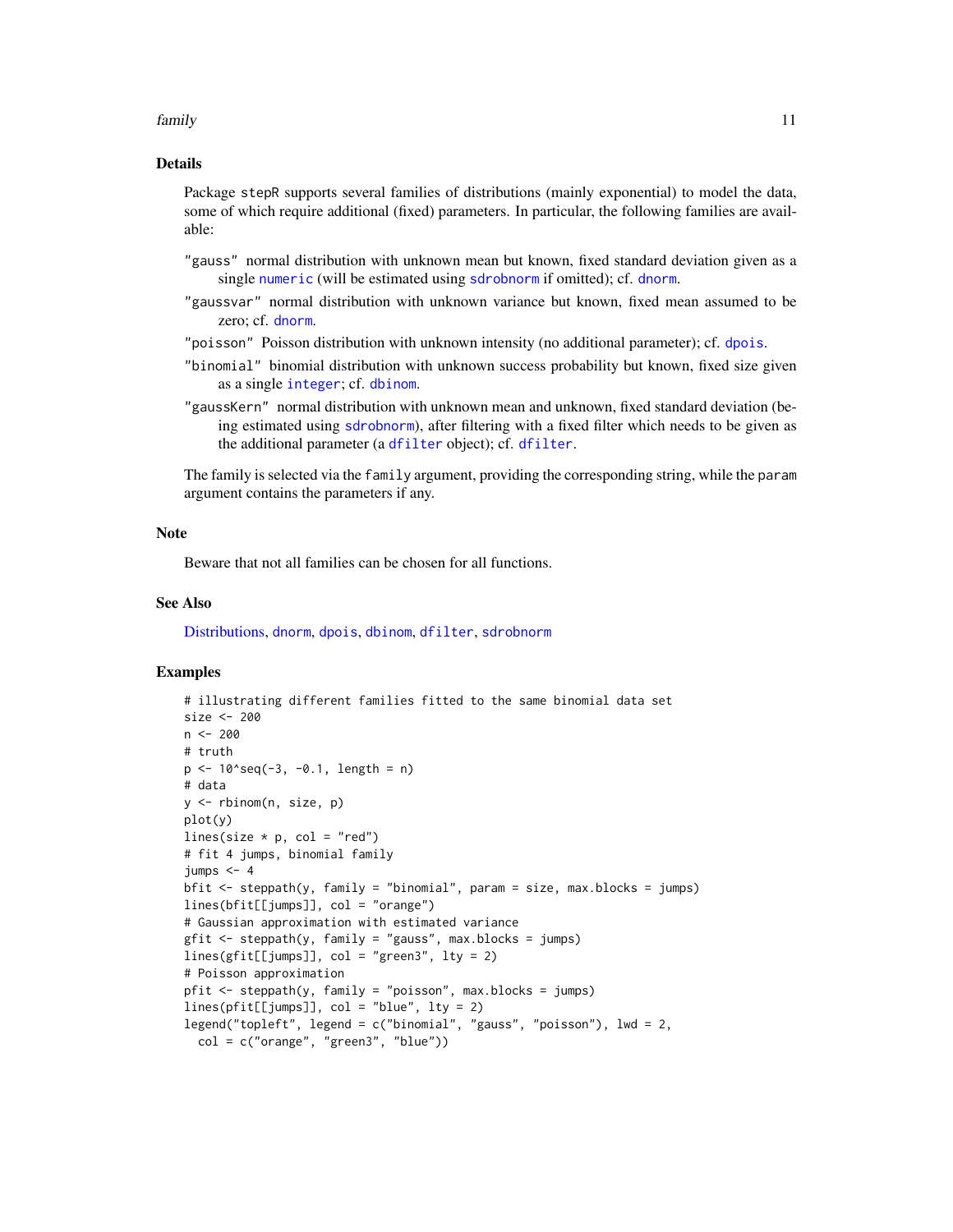<span id="page-11-1"></span><span id="page-11-0"></span>

# Description

Reconstructs a piecewise constant function to which white noise was added and the sum filtered afterwards.

# Usage

```
jsmurf(y, x = 1:length(y), x0 = 2 \times x[1] - x[2], q, alpha = 0.05, r = 4e3,
 lengths = 2^(floor(log2(length(y))):floor(log2(max(length(param$kern) + 1,
    1 / param$param$cutoff)))), param, rm.out = FALSE,
    jumpint = confband, confband = FALSE)
```
# Arguments

| У        | a numeric vector containing the serial data                                                                                                                                                                    |
|----------|----------------------------------------------------------------------------------------------------------------------------------------------------------------------------------------------------------------|
| X        | a numeric vector of the same length as y containing the corresponding sample<br>points                                                                                                                         |
| x0       | a single numeric giving the last unobserved sample point directly before sam-<br>pling started                                                                                                                 |
| q        | threshold value, by default chosen automatically                                                                                                                                                               |
| alpha    | significance level; if set to a value in $(0,1)$ , q is chosen as the corresponding<br>quantile of the asymptotic (if r is not given) null distribution (and any value<br>specified for q is silently ignored) |
| r        | numer of simulations; if specified along alpha, q is chosen as the corresponding<br>quantile of the simulated null distribution                                                                                |
| lengths  | length of intervals considered; by default up to a sample size of 1000 all lengths,<br>otherwise only dyadic lengths                                                                                           |
| param    | a dfilter object specifiying the filter                                                                                                                                                                        |
| rm.out   | a logical specifying whether outliers should be removed prior to the analysis                                                                                                                                  |
| jumpint  | logical (FALSE by default), indicates if confidence sets for jumps should be<br>computed                                                                                                                       |
| confband | logical, indicates if a confidence band for the piecewise-continuous function<br>should be computed                                                                                                            |

# Value

An object object of class [stepfit](#page-26-1) that contains the fit; if [jumpint](#page-12-1) = TRUE function jumpint allows to extract the 1- alpha confidence interval for the jumps, if [confband](#page-12-2) = TRUE function confband allows to extract the 1- alpha confidence band.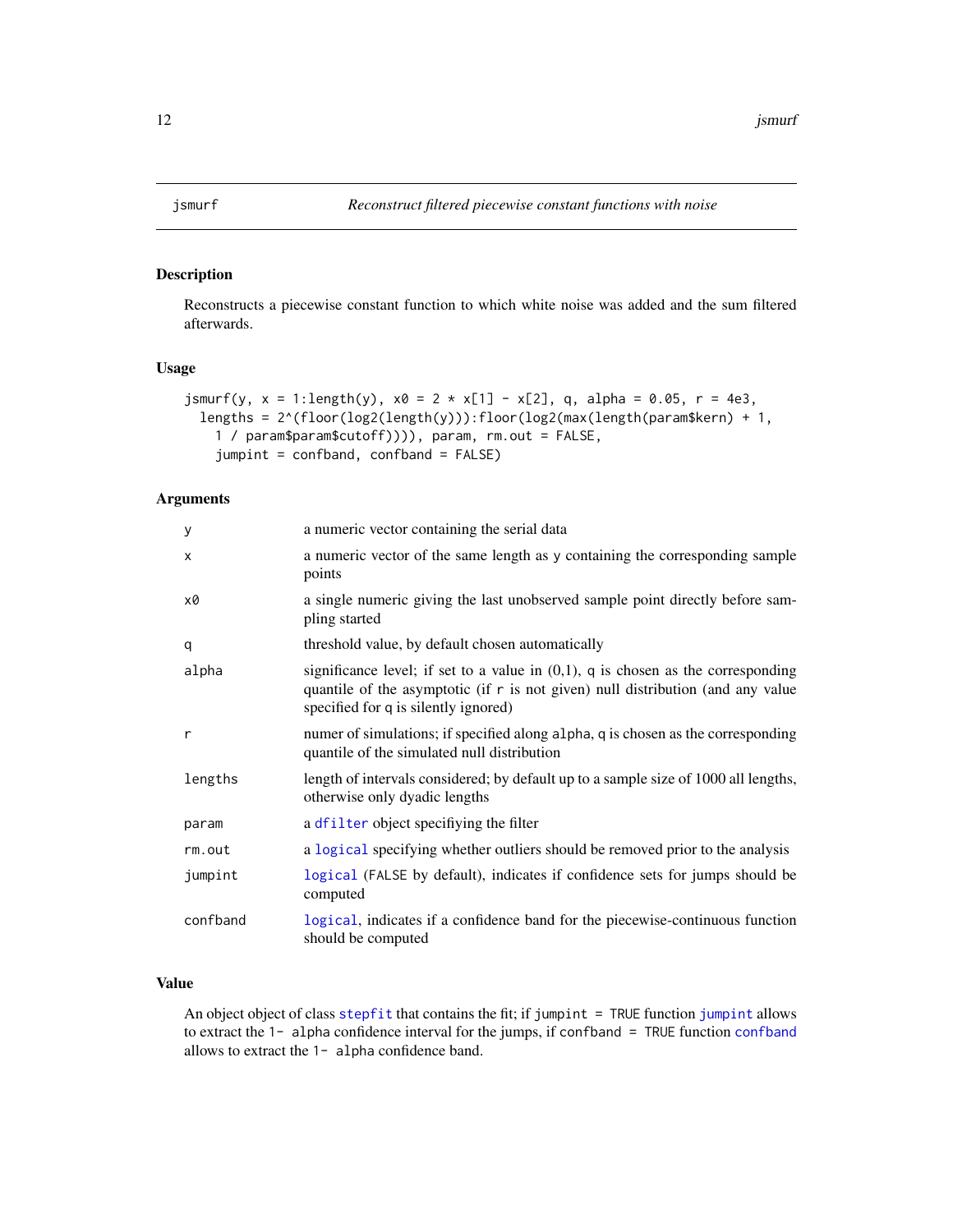#### <span id="page-12-0"></span>jumpint 13

#### References

Hotz, T., Schütte, O., Sieling, H., Polupanow, T., Diederichsen, U., Steinem, C., and Munk, A. (2013). Idealizing Ion Channel Recordings by a Jump Segmentation Multiresolution Filter. *IEEE Transactions on NanoBioscience* 12(4), 376-386.

#### See Also

[stepbound](#page-23-1), [bounds](#page-4-1), [family,](#page-9-1) [MRC.asymptotic](#page-17-1), [sdrobnorm](#page-18-1), [stepfit](#page-26-1)

# Examples

```
# simulate filtered ion channel recording with two states
set.seed(9)
# sampling rate 10 kHz
sampling <- 1e4
# tenfold oversampling
over <- 10
# 1 kHz 4-pole Bessel-filter, adjusted for oversampling
cutoff <- 1e3
df.over <- dfilter("bessel", list(pole=4, cutoff=cutoff / sampling / over))
# two states, leaving state 1 at 10 Hz, state 2 at 20 Hz
rates <- rbind(c(0, 10), c(20, 0))
# simulate 0.5 s, level 0 corresponds to state 1, level 1 to state 2
# noise level is 0.3 after filtering
sim <- contMC(0.5 * sampling, 0:1, rates, sampling=sampling, family="gaussKern",
  param = list(df=df.over, over=over, sd=0.3))
plot(sim$data, pch = ".")
lines(sim$discr, col = "red")
# fit using filter corresponding to sample rate
df <- dfilter("bessel", list(pole=4, cutoff=cutoff / sampling))
fit <- jsmurf(sim$data$y, sim$data$x, param=df, r=1e2)
lines(fit, col = "blue")
# fitted values take filter into account
lines(sim$data$x, fitted(fit), col = "green3", lty = 2)
```
<span id="page-12-1"></span>

jumpint *Confidence intervals for jumps and confidence bands for step functions*

#### <span id="page-12-2"></span>**Description**

Extract and plot confidence intervals and bands from fits using [stepbound](#page-23-1).

### Usage

```
jumpint(sb, ...)
## S3 method for class 'stepfit'
jumpint(sb, ...)
## S3 method for class 'jumpint'
points(x, pch.left = NA, pch.right = NA, y.left = NA, y.right = NA, xpd = NA, ...)
```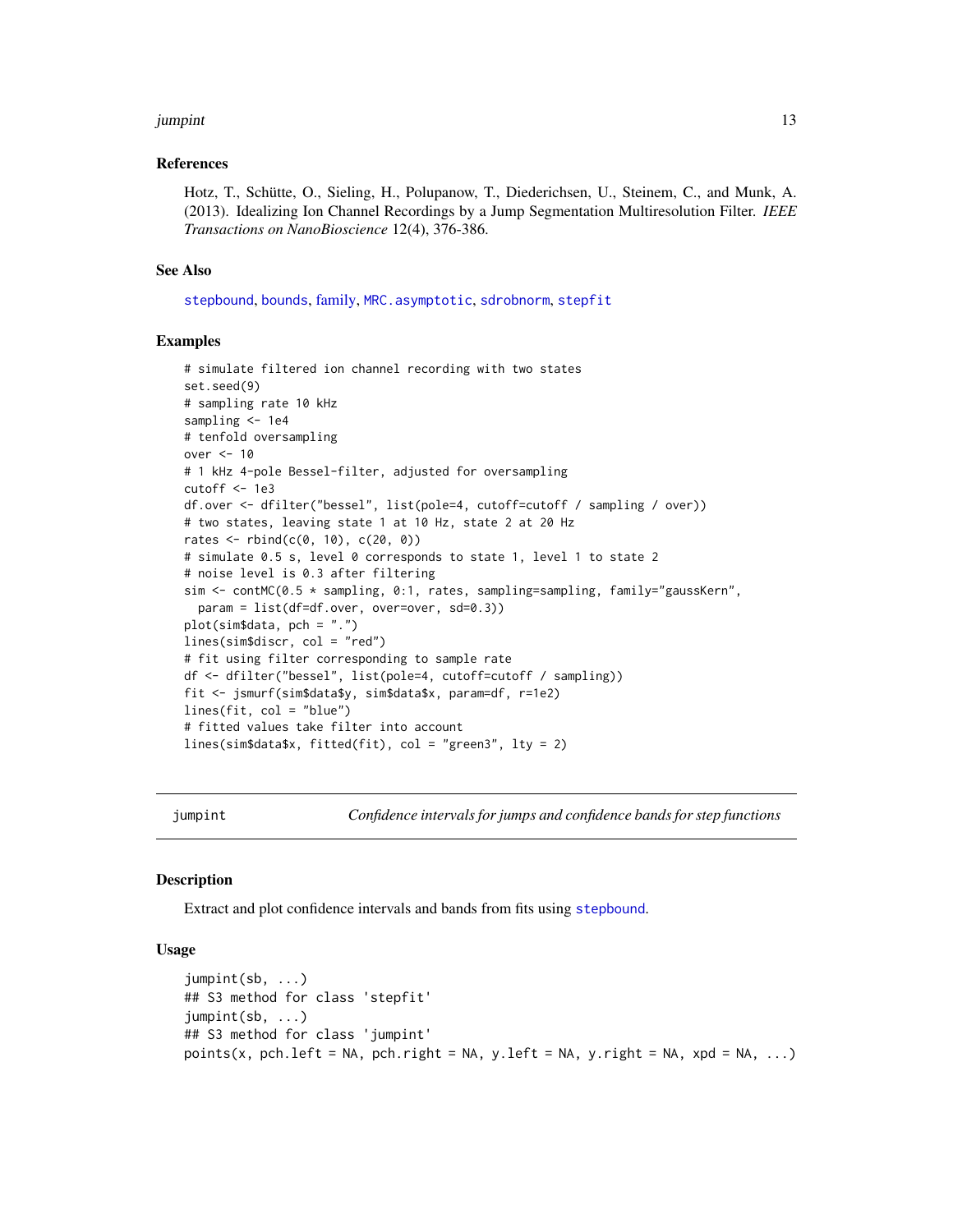14 *jumpint* 

```
confband(sb, ...)
## S3 method for class 'stepfit'
confband(sb, ...)
## S3 method for class 'confband'
lines(x, data space = TRUE, ...)
```
# **Arguments**

| sb                  | the result of a fit by stepbound                                                                                                                                                                                                                |
|---------------------|-------------------------------------------------------------------------------------------------------------------------------------------------------------------------------------------------------------------------------------------------|
| X                   | the object                                                                                                                                                                                                                                      |
| pch.left, pch.right | the plotting character to use for the left/right end of the interval with defaults<br>"(" and "]" (see parameter pch of $par$ )                                                                                                                 |
| y.left, y.right     | at which height to plot the interval boundaries with default $par( )\$                                                                                                                                                                          |
| xpd                 | see par                                                                                                                                                                                                                                         |
| dataspace           | logical determining whether the expected value should be plotted instead of<br>the fitted parameter value, useful e.g. for family = "binomial", where it will<br>plot the fitted success probability times the number of trials per observation |
| $\cdot$             | arguments to be passed to generic methods                                                                                                                                                                                                       |

# Value

For jumpint an object of class jumpint, i.e. a [data.frame](#page-0-0) whose columns rightEndLeftBound and rightEndRightBound specify the left and right end of the confidence interval for the block's right end, resp., given the number of blocks was estimated correctly, and similarly columns rightIndexLeftBound and rightIndexRightBound specify the left and right indices of the confidence interval, resp. Function [points](#page-0-0) plots these intervals on the lower horizontal axis (by default).

For confband an object of class confband, i.e. a [data.frame](#page-0-0) with columns lower and upper specifying a confidence band computed at every point x; this is a simultaneous confidence band assuming the true number of jumps has been determined. Function [lines](#page-0-0) plots the confidence band.

#### Note

Observe that jumps may occur immediately before or after an observed x; this lack of knowledge is reflected in the visual impressions by the lower and upper envelopes jumping vertically early, so that possible jumps between xs remain within the band, and by the confidence intervals starting immediately after the last x for which there cannot be a jump, cf. the note in the help for [stepblock](#page-21-1).

# See Also

[stepbound](#page-23-1), [points](#page-0-0), [lines](#page-0-0)

<span id="page-13-0"></span>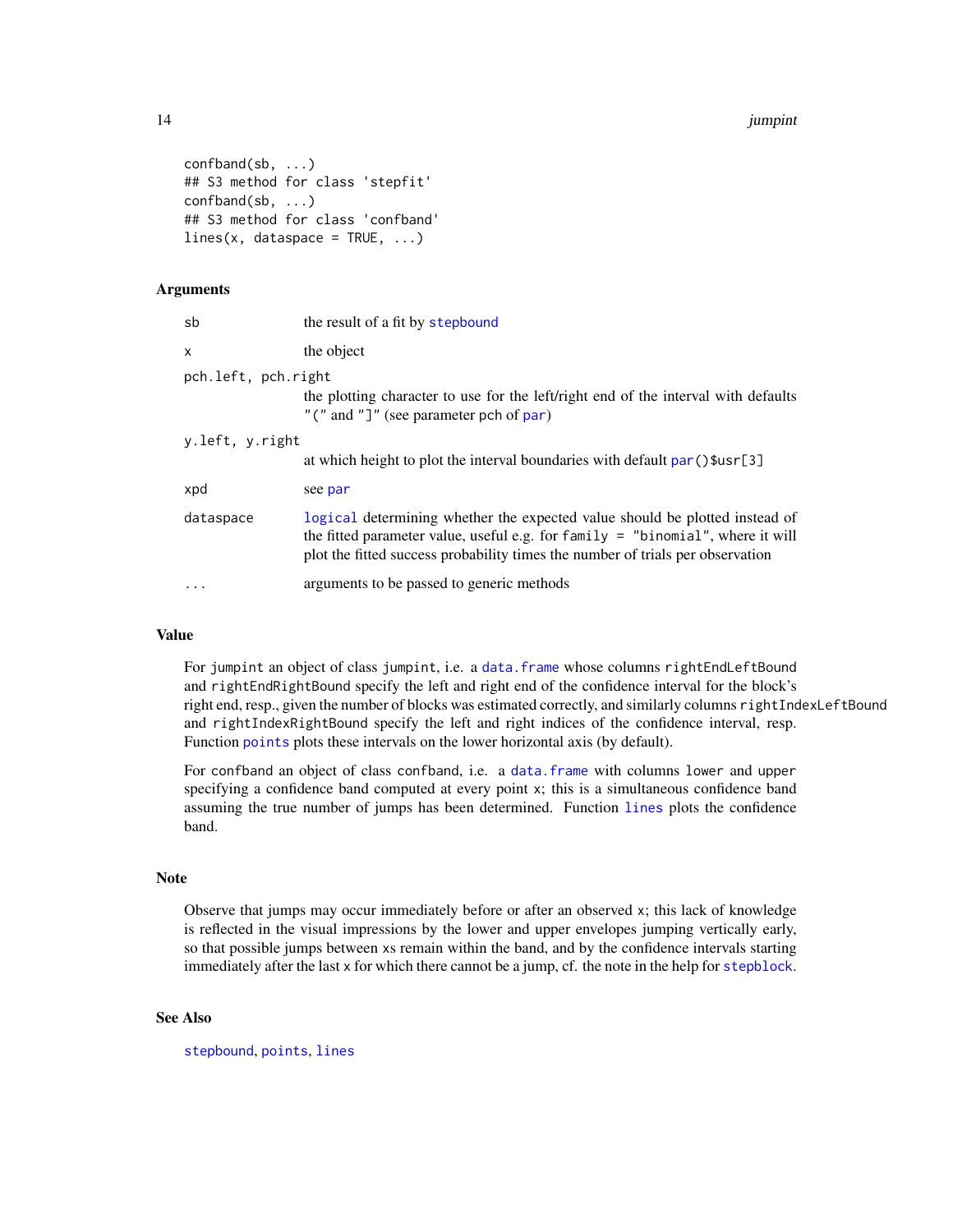# <span id="page-14-0"></span> $MRC$  15

# Examples

```
# simulate Bernoulli data with four blocks
y \le - rbinom(200, 1, rep(c(0.1, 0.7, 0.3, 0.9), each=50))
# fit step function
sb <- stepbound(y, family="binomial", param=1, confband=TRUE)
plot(y, pch=" |")lines(sb)
# confidence intervals for jumps
jumpint(sb)
points(jumpint(sb), col="blue")
# confidence band
confband(sb)
lines(confband(sb), lty=2, col="blue")
```
#### MRC *Compute Multiresolution Criterion*

#### **Description**

Computes multiresolution coefficients, the corresponding criterion, simulates these for Gaussian white or coloured noise, based on which p-values and quantiles are obtained.

#### Usage

```
MRC(x, lengths = 2^(floor(log2(length(x))):0), norm = sqrt(lengths),penalty = c("none", "log", "sqrt"))
MRCoeff(x, lengths = 2^(floor(log2(length(x))):0), norm = sqrt(lengths), signed = FALSE)
MRC.simul(n, r, lengths = 2^(floor(log2(n)):0), penalty = c("none", "log", "sqrt"))
MRC.pvalue(q, n, r, lengths = 2^(floor(log2(n)):0), penalty = c("none", "log", "sqrt"),
  name = ".MRC.table", pos = .GlobalEnv, inherits = TRUE)
MRC.FFT(epsFFT, testFFT, K = matrix(TRUE, nrow(testFFT), ncol(testFFT)), lengths,
  penalty = c("none", "log", "sqrt")MRC.quant(p, n, r, lengths = 2^(floor(log2(n)):0), penalty = c("none", "log", "sqrt"),
  name = ".MRC.table", pos = .GlobalEnv, inherits = TRUE, ...)
kMRC.simul(n, r, kern, lengths = 2^(floor(log2(n)):ceiling(log2(length(kern)))))
kMRC.pvalue(q, n, r, kern, lengths = 2^(floor(log2(n)):ceiling(log2(length(kern)))),
  name = ".MRC.ktable", pos = .GlobalEnv, inherits = TRUE)
kMRC.quant(p, n, r, kern, lengths = 2^(floor(log2(n)):ceiling(log2(length(kern)))),
  name = ".MRC.ktable", pos = .GlobalEnv, inherits = TRUE, ...)
```
#### Arguments

| X.      | a vector of numerical observations                             |
|---------|----------------------------------------------------------------|
| lengths | vector of interval lengths to use, dyadic intervals by default |
| signed  | whether signed coefficients should be returned                 |
| q       | quantile                                                       |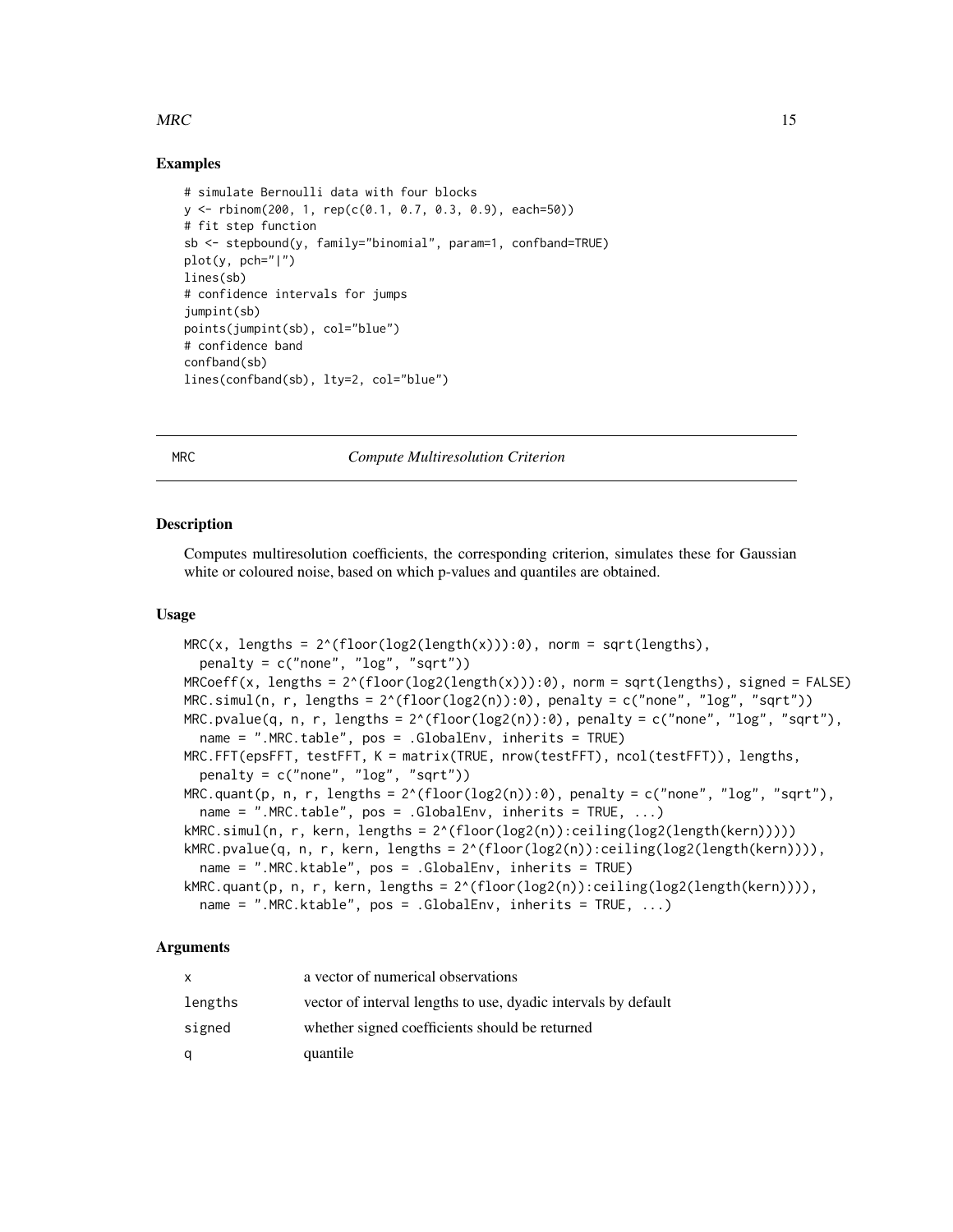<span id="page-15-0"></span>

| n                   | length of data set                                                                                                                                                                                                                                                                                                |
|---------------------|-------------------------------------------------------------------------------------------------------------------------------------------------------------------------------------------------------------------------------------------------------------------------------------------------------------------|
| r                   | number of simulations to use                                                                                                                                                                                                                                                                                      |
| name, pos, inherits |                                                                                                                                                                                                                                                                                                                   |
|                     | under which name and where precomputed results are stored, or retrieved, see<br>assign                                                                                                                                                                                                                            |
| К                   | a logical matrix indicating the set of valid intervals                                                                                                                                                                                                                                                            |
| epsFFT              | a vector containg the FFT of the data set                                                                                                                                                                                                                                                                         |
| testFFT             | a matrix containing the FFTs of the intervals                                                                                                                                                                                                                                                                     |
| kern                | a filter kernel                                                                                                                                                                                                                                                                                                   |
| penalty             | penalty term in the multiresolution statistic: "none" for no penalty, "log" for<br>penalizing the log-length of an interval, and "sqrt" for penalizing the square<br>root of the MRC; or a function taking two arguments, the first being the mul-<br>tires olution coefficients, the second the interval lenghts |
| norm                | how the partial sums should be normalised, by default sqrt(lengths), so they<br>are normalised to equal variance across all interval lengths                                                                                                                                                                      |
| p                   | p-value                                                                                                                                                                                                                                                                                                           |
|                     | further arguments passed to function quantile                                                                                                                                                                                                                                                                     |
|                     |                                                                                                                                                                                                                                                                                                                   |

# Value

| for MRC     | a vector giving the maximum as well as the indices of the corresponding inter-<br>val's start and length                     |
|-------------|------------------------------------------------------------------------------------------------------------------------------|
| for MRCoeff | a matrix giving the multiresolution coefficients for all test intervals                                                      |
|             | for MRC.pvalue / MRC.quant / MRC.simul                                                                                       |
|             | the corresponding p-value / quantile / vector of simulated values under the as-<br>sumption of standard Gaussian white noise |
|             | for kMRC.pvalue / kMRC.simul / kMRC.simul                                                                                    |
|             | the corresponding p-value / quantile / vector of simulated values under the as-<br>sumption of filtered Gaussian white noise |

# References

Davies, P.L., Kovac, A. (2001). Local extremes, runs, strings and multiresolution. *The Annals of Statistics* 29, 1-65.

Dümbgen, L., Spokoiny, V. (2001). Multiscale testing of qualitative hypotheses. *The Annals of Statistics* 29, 124-152.

Siegmund, D.O., Venkatraman, E.S. (1995). Using the generalized likelihood ratio statistic for sequential detection of a change-point. *The Annals of Statistics* 23, 255-271.

Siegmund, D.O., Yakir, B. (2000). Tail probabilities for the null distribution of scanning statistics. *Bernoulli* 6, 191-213.

# See Also

[smuceR](#page-19-1), [jsmurf](#page-11-1), [stepbound](#page-23-1), [stepsel](#page-30-1), [quantile](#page-0-0)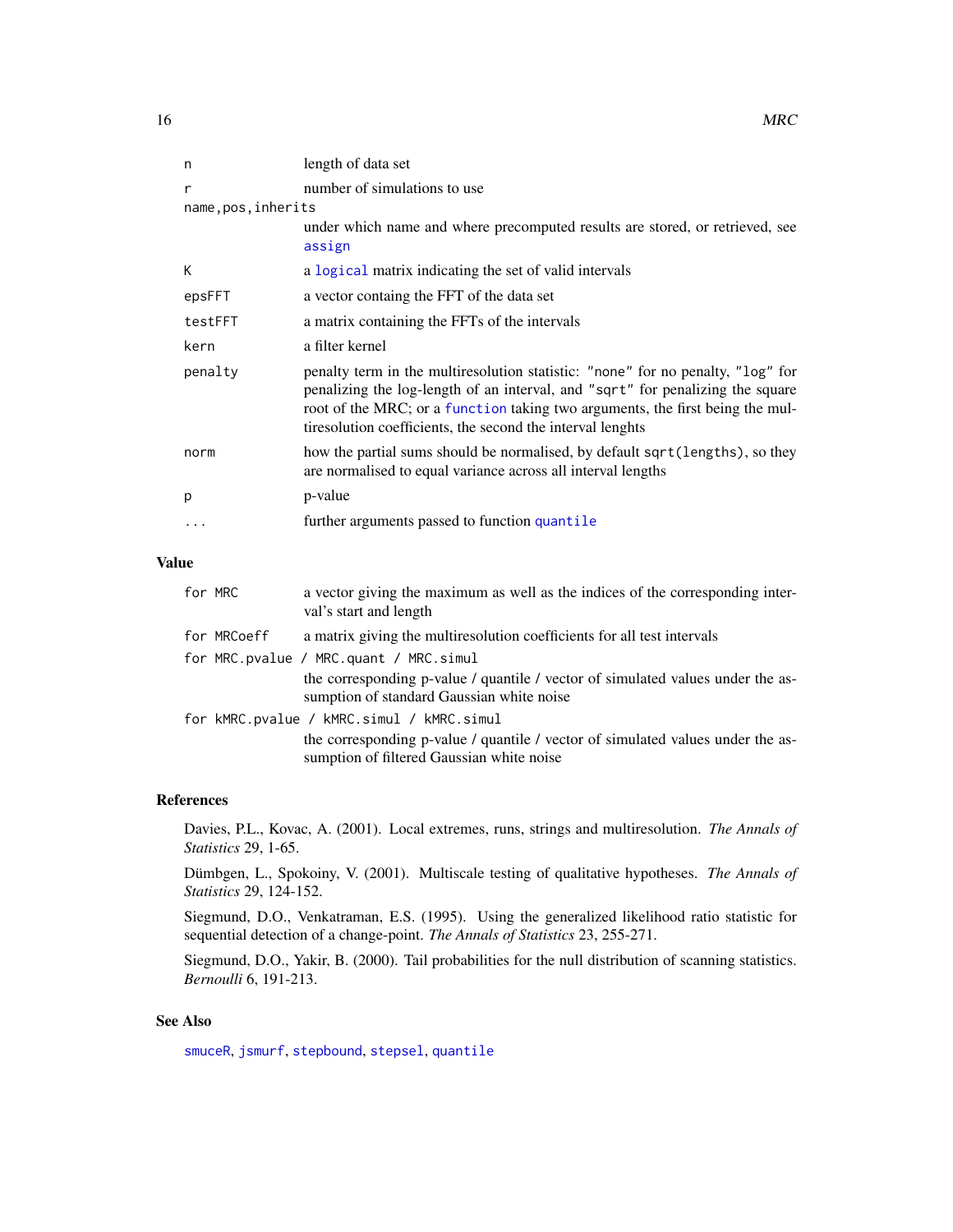#### <span id="page-16-0"></span> $MRC.1000$  17

# Examples

```
# simulate signal of 100 data points
set.seed(100)
f \leftarrow \text{rep}(c(0, 2, 0), c(60, 10, 30))# add gaussian noise
x \leq-f + \text{rnorm}(100)# compute multiresolution criterion
m \leftarrow MRC(x)# compute Monte-Carlo p-value based on 100 simulations
MRC.pvalue(m["max"], length(x), 100)
# compute multiresolution coefficients
M \leftarrow MRCoeff(x)# plot multiresolution coefficients, colours show p-values below 5% in 1% steps
op <- par(mar = c(5, 4, 2, 4) + 0.1)
image(1:length(x), seq(min(x), max(x), length = ncol(M)), apply(M[,ncol(M):1], 1:2,MRC.pvalue, n = length(x), r = 100, breaks = (0.5) / 100,
  col = rgb(1, seq(0, 1, length = 5), 0, 0.75),xlab = "location / left end of interval", ylab ="measurement",
  main = "Multiresolution Coefficients",
  sub = paste("MRC p-value =", signif(MRC.pvalue(m["max"], length(x), 100), 3)))
axis(4, min(x) + diff(range(x)) * ( pretty(1:ncol(M) - 1)) / dim(M)[2],2^{\wedge}pretty(1:ncol(M) - 1)mtext("interval lengths", 4, 3)
# plot signal and its mean
points(x)
lines(f, 1ty = 2)abline(h = mean(x))par(op)
```
MRC.1000 *Values of the MRC statistic for 1,000 observations (all intervals)*

# Description

Simulated values of the MRC statistic with penalty="sqrt" based on all interval lengths computed from Gaussian white noise sequences of length 1,000.

#### Usage

MRC.1000

# Format

A [numeric](#page-0-0) vector containing 10,000 sorted values.

# Examples

# threshold value for 95% confidence quantile(stepR::MRC.1000, .95)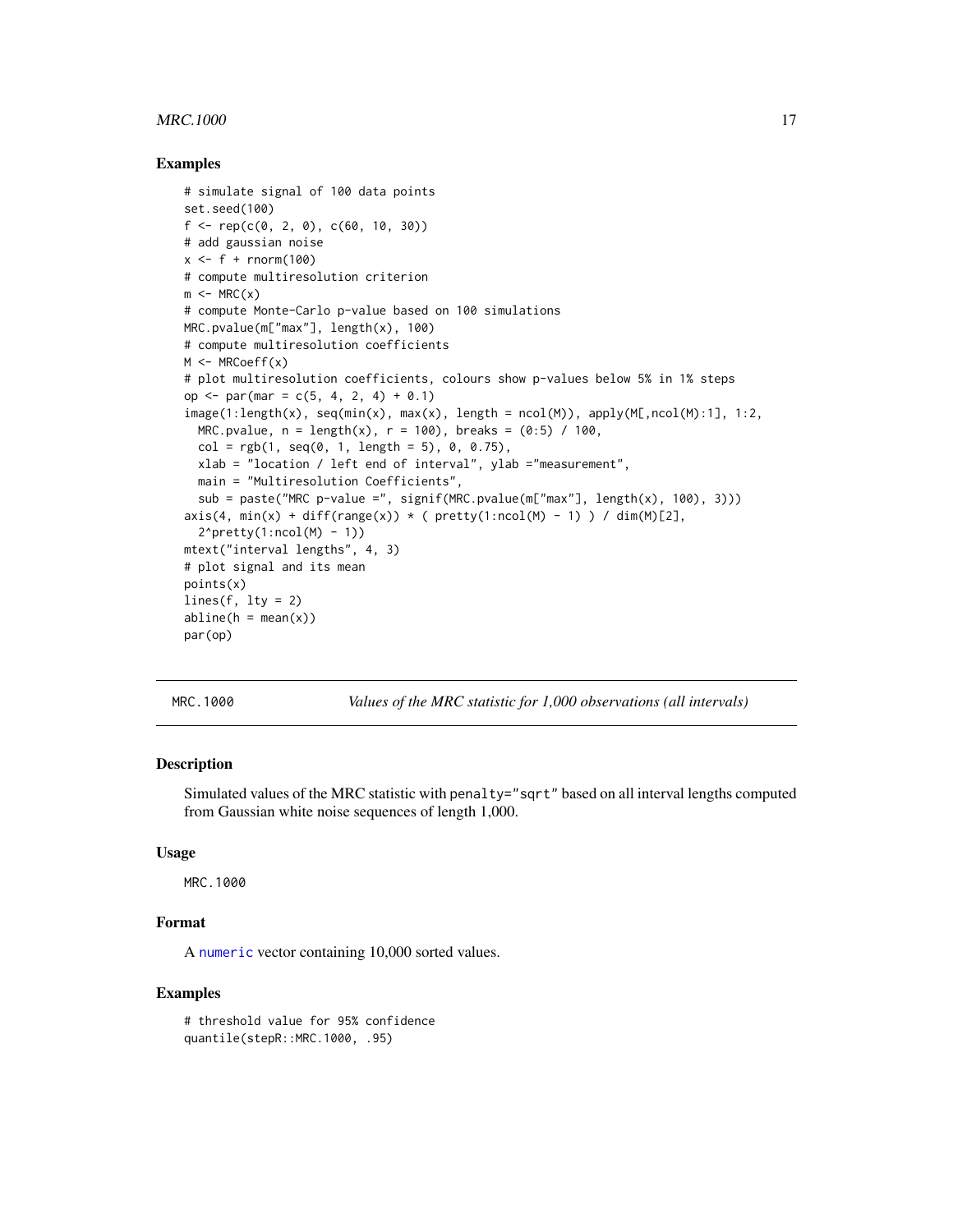<span id="page-17-1"></span><span id="page-17-0"></span>

# Description

Simulated values of the MRC statistic with penalty="sqrt" based on all interval lengths computed from Gaussian white noise sequences of ("almost infinite") length 5,000.

#### Usage

MRC.asymptotic

# Format

A [numeric](#page-0-0) vector containing 10,000 sorted values.

# Examples

```
# "asymptotic" threshold value for 95% confidence
quantile(stepR::MRC.asymptotic, .95)
```
MRC.asymptotic.dyadic *"Asymptotic" values of the MRC statistic (dyadic intervals)*

# Description

Simulated values of the MRC statistic with penalty="sqrt" based on dyadic interval lengths computed from Gaussian white noise sequences of ("almost infinite") length 100,000.

#### Usage

MRC.asymptotic.dyadic

# Format

A [numeric](#page-0-0) vector containing 10,000 sorted values.

```
# "asymptotic" threshold value for 95% confidence
quantile(stepR::MRC.asymptotic.dyadic, .95)
```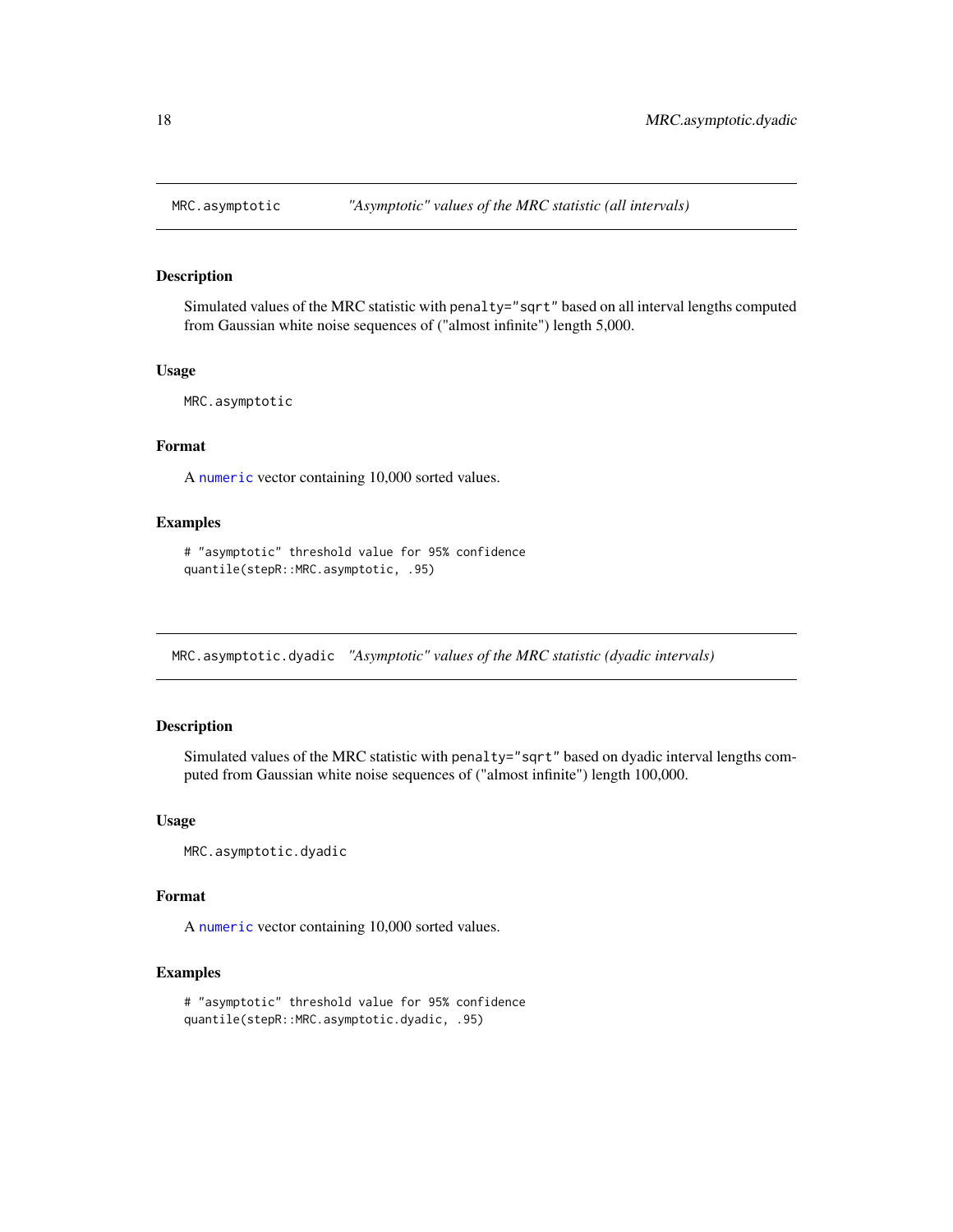<span id="page-18-0"></span>

# Description

Find integers within some radius of the given ones.

# Usage

 $neighbours(k, x = 1:max(k), r = 0)$ 

# Arguments

| k            | integers within whose neighbourhood to look |
|--------------|---------------------------------------------|
| $\mathsf{x}$ | allowed integers                            |
| r            | radius within which to look                 |

# Value

Returns those integers in  $x$  which are at most r from some integer in  $k$ , i.e. the intersection of  $x$ with the union of the balls of radius r centred at the values of k. The return values are unique and sorted.

#### See Also

[is.element](#page-0-0), [match](#page-0-0), [findInterval](#page-0-0), [stepcand](#page-24-1)

# Examples

```
neighbours(c(10, 0, 5), r = 1)
neighbours(c(10, 0, 5), 0:15, r = 1)
```
<span id="page-18-1"></span>sdrobnorm *Robust standard deviation estimate*

# Description

Robust estimation of the standard deviation of Gaussian data.

# Usage

sdrobnorm $(x, p = c(0.25, 0.75), lag = 1)$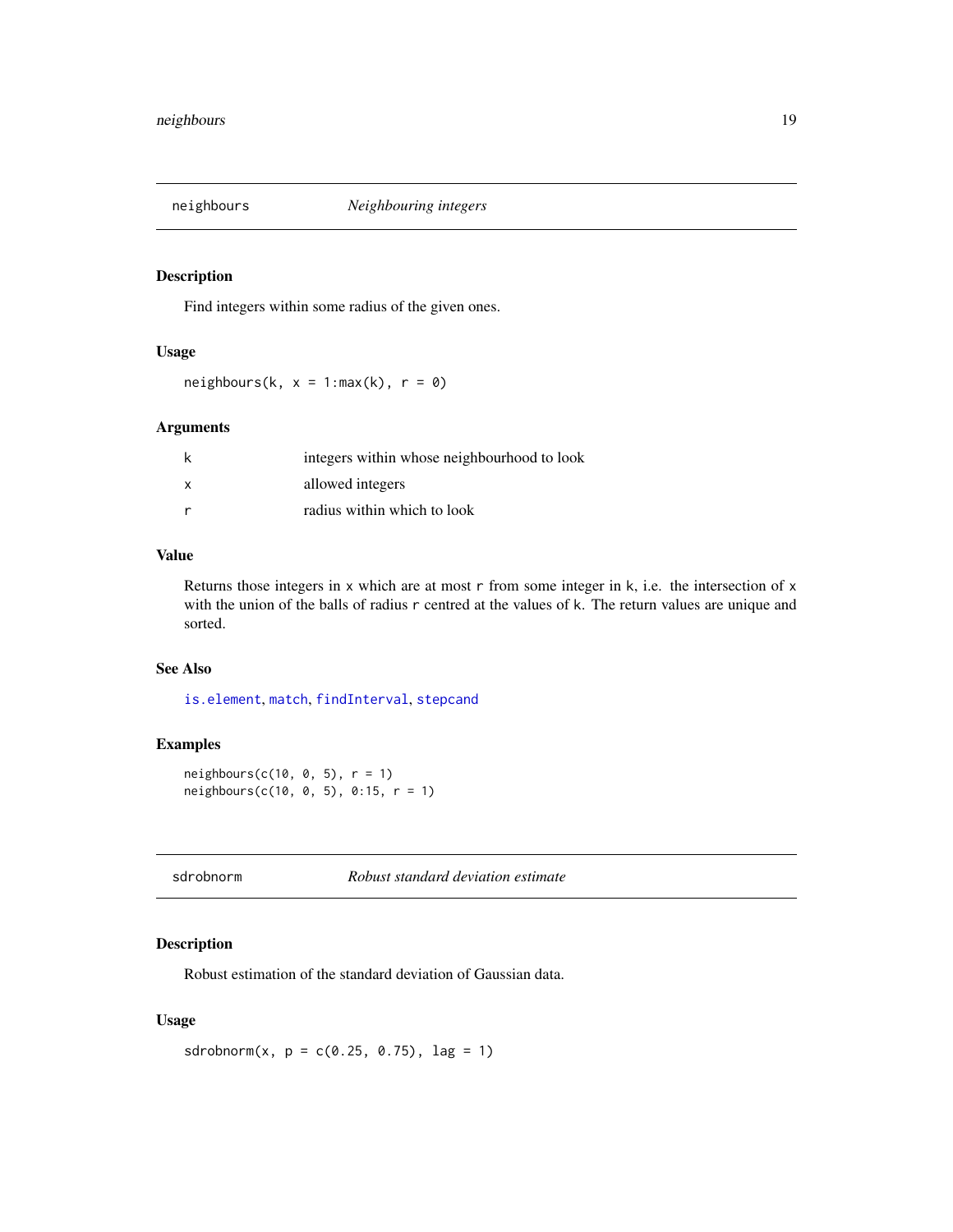<span id="page-19-0"></span>20 smuceR

#### Arguments

| X   | a vector of numerical observations       |
|-----|------------------------------------------|
| p   | vector of two distinct probabilities     |
| lag | the lag of the difference used, see diff |

# Details

Compares the difference between the estimated sample quantile corresponding to p after taking (lagged) differences) with the corresponding theoretical quantiles of Gaussian white noise to determine the standard deviation under a Gaussian assumption; if the data contain (few) jumps, this will (on average) be a slight overestimate of the true standard deviation.

This estimator has been inspired by equation  $(1.7)$  in Davies & Kovac (2001).

# Value

Returns the estimate of the sample's standard deviation.

# References

Davies, P.L., Kovac, A. (2001). Local extremes, runs, strings and multiresolution. *The Annals of Statistics* 29, 1-65.

# See Also

[sd](#page-0-0), [diff](#page-0-0), [family](#page-9-1)

#### Examples

```
# simulate data sample
y <- rnorm(100, c(rep(1, 50), rep(10, 50)), 2)
# estimate standard deviation
sdrobnorm(y)
```
<span id="page-19-1"></span>

smuceR *Piecewise constant regression with SMUCE*

#### Description

Computes the SMUCE estimator for one-dimensional data.

# Usage

```
smuceR(y, x = 1:length(y), x0 = 2 \times x[1] - x[2], q = thresh.smuceR(length(y)), alpha, r,
  lengths, family = c("gauss", "gaussvar", "poisson", "binomial"), param,
  jumpint = confband, confband = FALSE)
thresh.smuceR(v)
```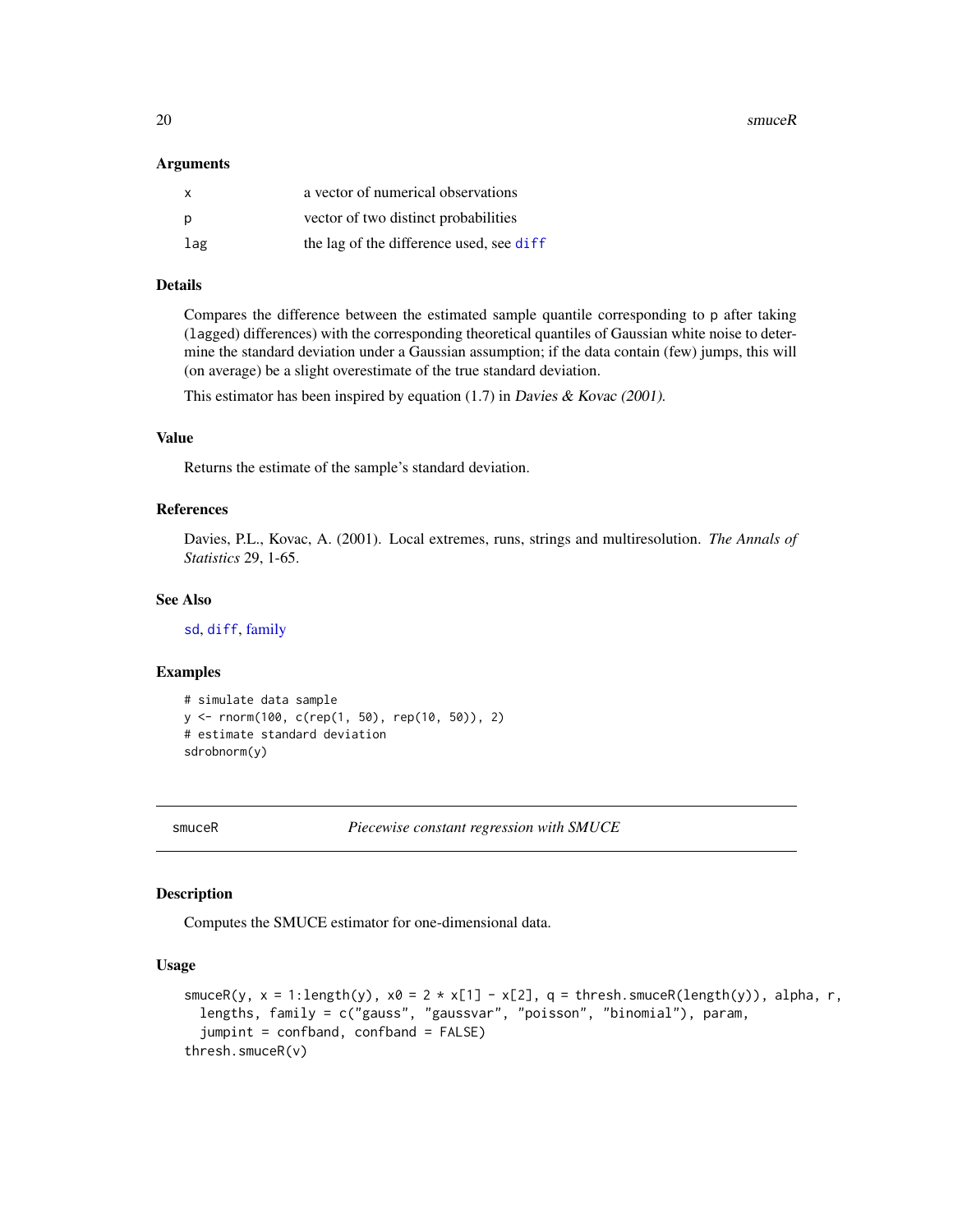#### <span id="page-20-0"></span> $smuceR$  21

#### **Arguments**

| y             | a numeric vector containing the serial data                                                                                                                                                                      |
|---------------|------------------------------------------------------------------------------------------------------------------------------------------------------------------------------------------------------------------|
| X             | a numeric vector of the same length as y containing the corresponding sample<br>points                                                                                                                           |
| x0            | a single numeric giving the last unobserved sample point directly before sam-<br>pling started                                                                                                                   |
| q             | threshold value, by default chosen automatically according to Frick et al. $\sim$ (2013)                                                                                                                         |
| alpha         | significance level; if set to a value in $(0,1)$ , q is chosen as the corresponding<br>quantile of the asymptotic (if $r$ is not given) null distribution (and any value<br>specified for q is silently ignored) |
| r             | numer of simulations; if specified along alpha, q is chosen as the corresponding<br>quantile of the simulated null distribution                                                                                  |
| lengths       | length of intervals considered; by default up to a sample size of 1000 all lengths,<br>otherwise only dyadic lengths                                                                                             |
| family, param | specifies distribution of data, see family                                                                                                                                                                       |
| jumpint       | logical (FALSE by default), indicates if confidence sets for change-points should<br>be computed                                                                                                                 |
| confband      | logical, indicates if a confidence band for the piecewise-continuous function<br>should be computed                                                                                                              |
| $\mathsf{V}$  | number of data points                                                                                                                                                                                            |

# Value

For smuceR, an object of class [stepfit](#page-26-1) that contains the fit; if [jumpint](#page-12-1) = TRUE function jumpint allows to extract the  $1-$  alpha confidence interval for the jumps, if confband = TRUE function [confband](#page-12-2) allows to extract the 1- alpha confidence band.

For thresh.smuceR, a precomputed threshhold value, see reference.

# References

Frick, K., Munk, A., and Sieling, H. (2014). Multiscale Change-Point Inference. With discussion and rejoinder by the authors. *Journal of the Royal Statistical Society, Series B* 76(3), 495-580.

Futschik, A., Hotz, T., Munk, A. Sieling, H. (2014). Multiresolution DNA partitioning: statistical evidence for segments. *Bioinformatics*, 30(16), 2255-2262.

# See Also

[stepbound](#page-23-1), [bounds](#page-4-1), [family,](#page-9-1) [MRC.asymptotic](#page-17-1), [sdrobnorm](#page-18-1), [stepfit](#page-26-1)

```
# simulate poisson data with two levels
y <- rpois(100, c(rep(1, 50), rep(4, 50)))
# compute fit, q is chosen automatically
fit <- smuceR(y, family="poisson", confband = TRUE)
```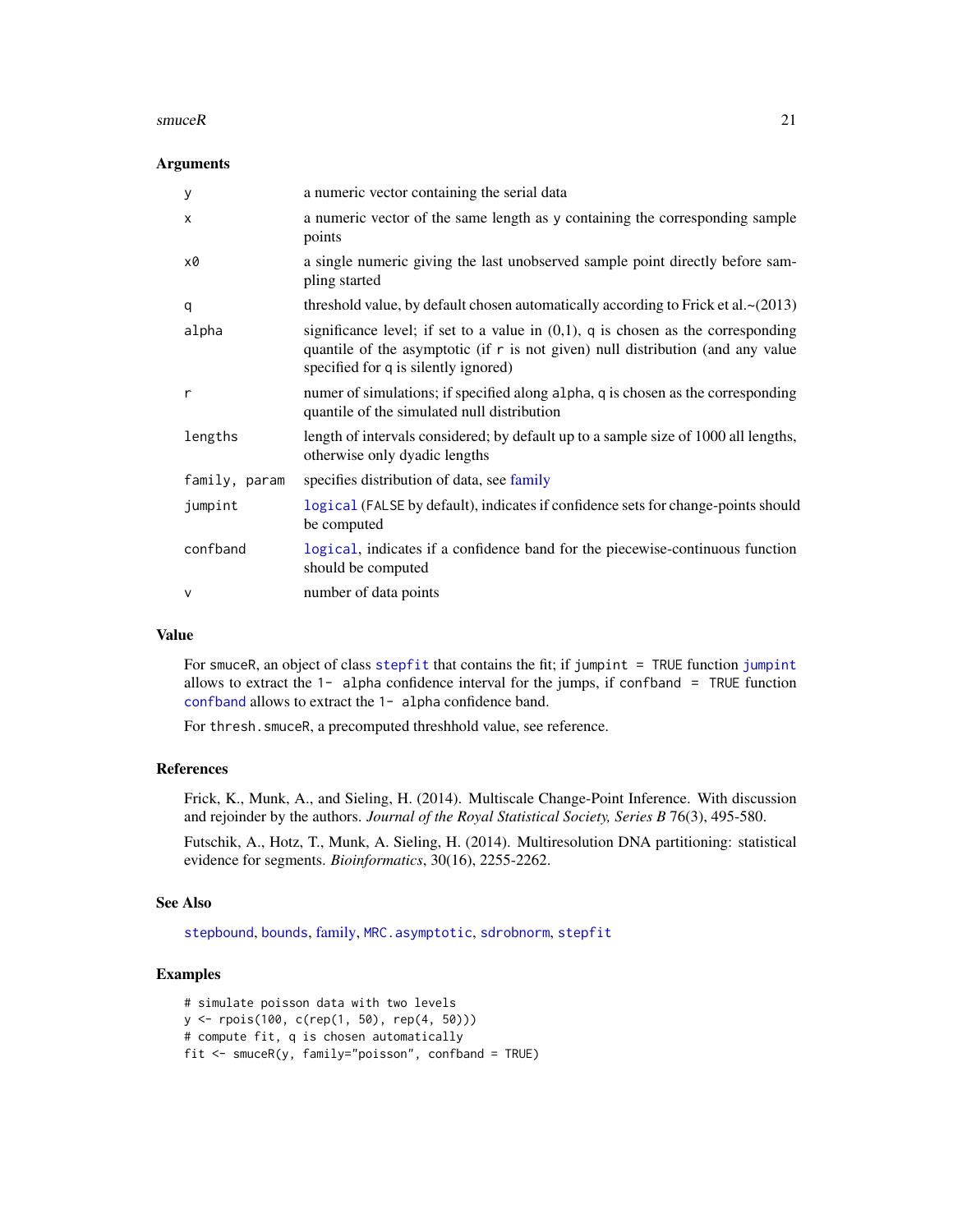```
# plot result
plot(y)
lines(fit)
# plot confidence intervals for jumps on axis
points(jumpint(fit), col="blue")
# confidence band
lines(confband(fit), lty=2, col="blue")
# simulate binomial data with two levels
y <- rbinom(200,3,rep(c(0.1,0.7),c(110,90)))
# compute fit, q is the 0.9-quantile of the (asymptotic) null distribution
fit <- smuceR(y, alpha=0.1, family="binomial", param=3, confband = TRUE)
# plot result
plot(y)
lines(fit)
# plot confidence intervals for jumps on axis
points(jumpint(fit), col="blue")
# confidence band
lines(confband(fit), lty=2, col="blue")
```
<span id="page-21-1"></span>stepblock *Step function*

#### Description

Constructs an object containing a step function sampled over finitely many values.

#### Usage

```
stepblock(value, leftEnd = c(1, rightEnd[-length(rightEnd)] + 1), rightEnd, x0 = 0)
## S3 method for class 'stepblock'
x[i, j, drop = if(missing(i)) TRUE else if(missing(j)) FALSE else length(j) == 1, ...]
## S3 method for class 'stepblock'
print(x, \ldots)## S3 method for class 'stepblock'
plot(x, type = "c", xlab = "x", ylab = "y", main = "Step function", sub = NULL, ...)
## S3 method for class 'stepblock'
lines(x, type = "c", \ldots)
```
# Arguments

| value    | a numeric vector containing the fitted values for each block; its length gives the<br>number of blocks |
|----------|--------------------------------------------------------------------------------------------------------|
| leftEnd  | a numeric vector of the same length as value containing the left end of each<br>block                  |
| rightEnd | a numeric vector of the same length as value containing the right end of each<br>block                 |

<span id="page-21-0"></span>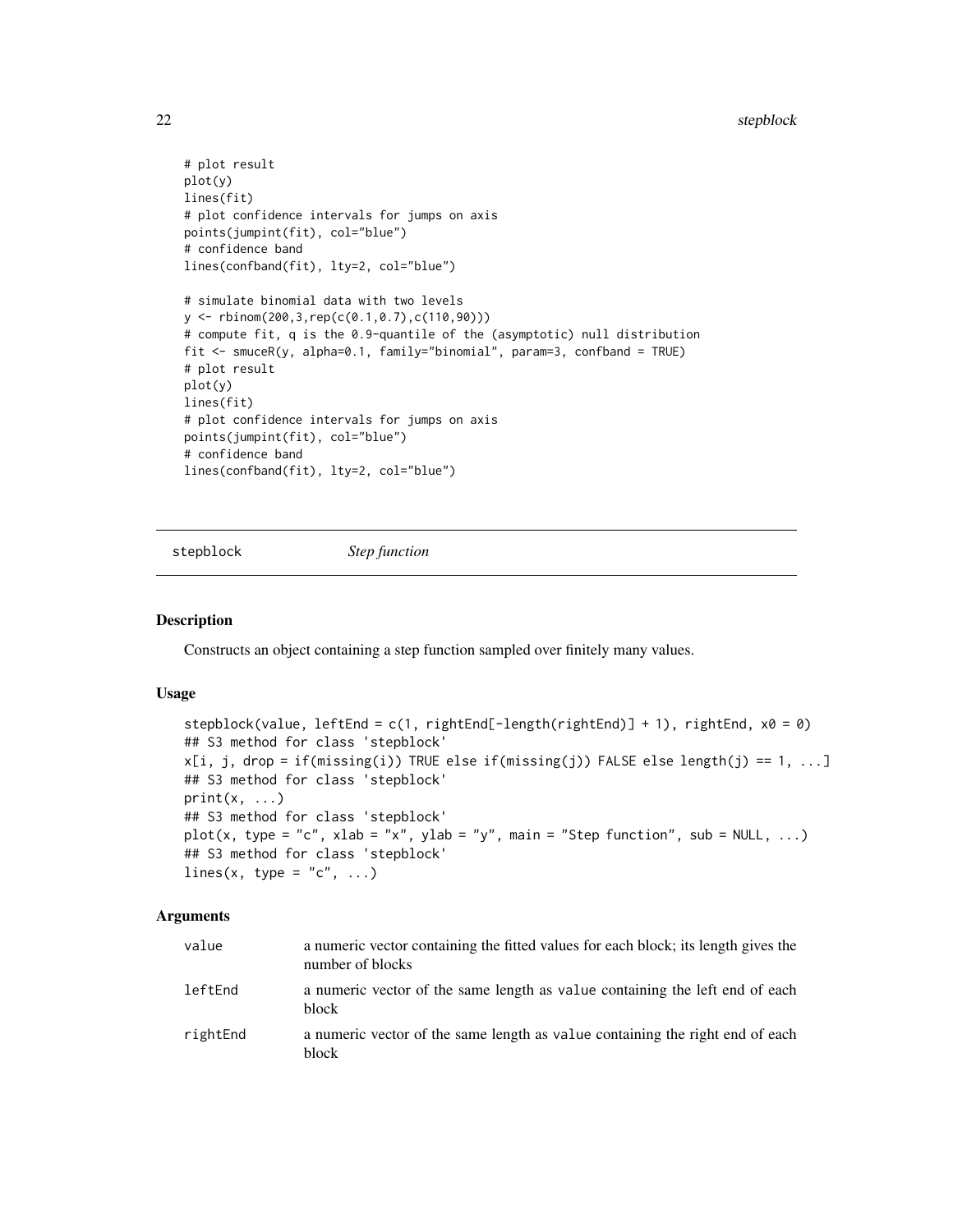<span id="page-22-0"></span>

| x0                    | a single numeric giving the last unobserved sample point directly before sam-<br>pling started, i.e. before leftEnd[1]                                                                                                                                                       |
|-----------------------|------------------------------------------------------------------------------------------------------------------------------------------------------------------------------------------------------------------------------------------------------------------------------|
| X                     | the object                                                                                                                                                                                                                                                                   |
| i, j, drop            | see [.data.frame                                                                                                                                                                                                                                                             |
| type                  | "c" to plot jumps in the middle between the end of the previous block (or $x\theta$ )<br>and the beginning of the following block; "e" to jump at the end of the previous<br>block; "b" to jump at the beginning of the following block; capital letters also<br>plot points |
| xlab, ylab, main, sub | see plot.default                                                                                                                                                                                                                                                             |
|                       | for generic methods only                                                                                                                                                                                                                                                     |

# Value

For stepblock an object of class stepblock, i.e. a [data.frame](#page-0-0) with columns value, leftEnd and rightEnd and [attr](#page-0-0)ibute x0.

#### Note

For the purposes of this package step functions are taken to be left-continuous, i.e. the function jumps after the rightEnd of a block.

However, step functions are usually sampled at a discrete set of points so that the exact position of the jump is unknown, except that it has to occur before the next sampling point; this is expressed in the implementation by the specification of a leftEnd within the block so that every rightEnd and leftEnd is a sampling point (or the boundary of the observation window), there is no sampling point between one block's rightEnd and the following block's leftEnd, while the step function is constant at least on the closed interval with boundary leftEnd, rightEnd.

# See Also

[step](#page-0-0), [stepfit](#page-26-1), [family,](#page-9-1) [\[.data.frame](#page-0-0), [plot](#page-0-0), [lines](#page-0-0)

```
# step function consisting of 3 blocks: 1 on (0, 3]; 2 on (3, 6], 0 on (6, 8]
# sampled on the integers 1:10
f \leftarrow \text{stepblock(value = c(1, 2, 0), rightEnd = c(3, 6, 8))f
# show different plot types
plot(f, type = "C")lines(f, type = "E", lty = 2, col = "red")
lines(f, type = "B", lty = 3, col = "blue")
legend("bottomleft", legend = c("C", "E", "B"), lty = 1:3, col = c("black", "red", "blue"))
```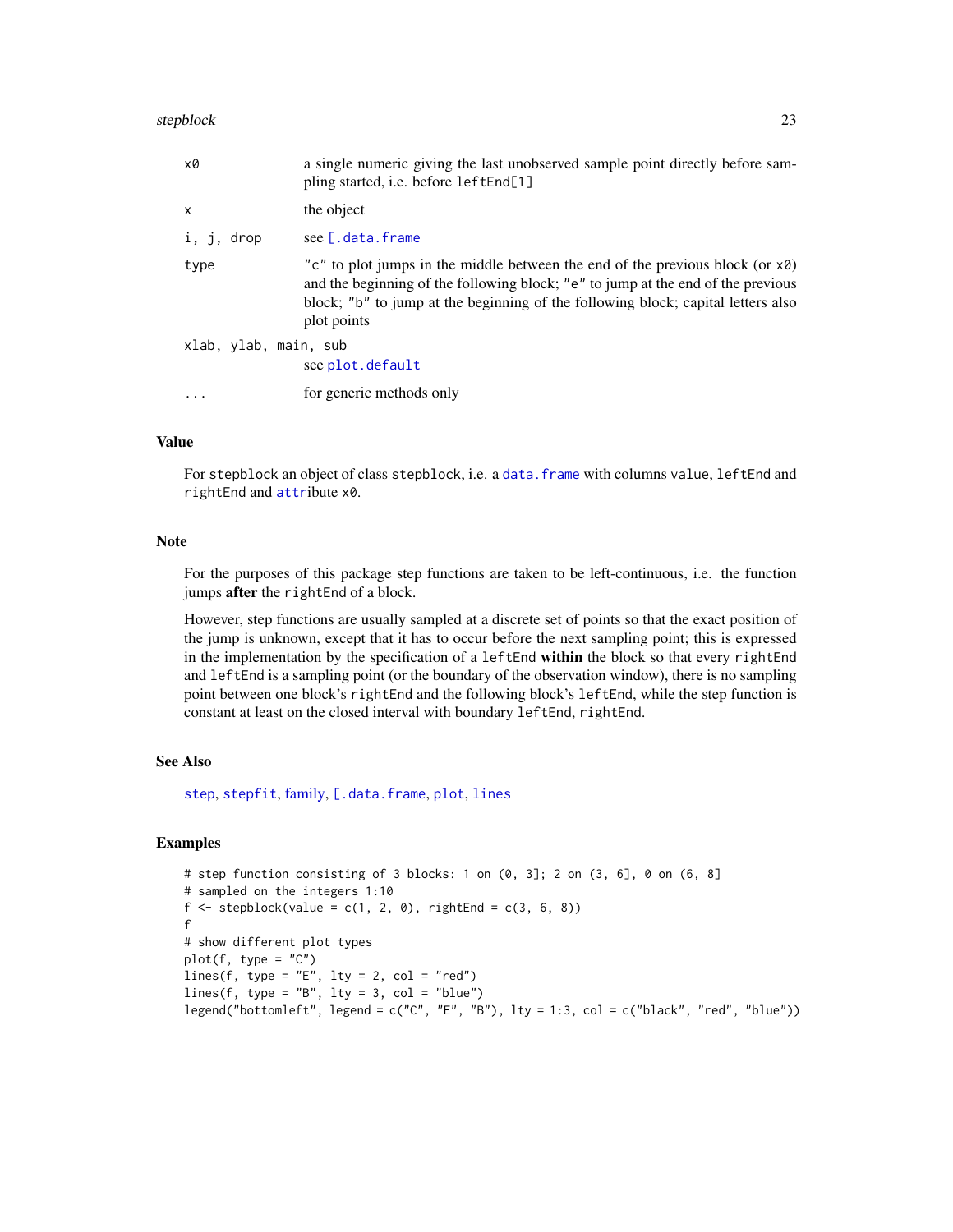<span id="page-23-1"></span><span id="page-23-0"></span>

# Description

Computes piecewise constant maximum likelihood estimators with minimal number of jumps under given restrictions on subintervals.

# Usage

```
stepbound(y, bounds, ...)
## Default S3 method:
stepbound(y, bounds, x = 1:length(y), x0 = 2 \times x[1] - x[2],
 max.cand = NULL, family = c("gauss", "gaussvar", "poisson", "binomial", "gaussKern"),
 param = NULL, weights = rep(1, length(y)), refit = y,
  jumpint = confband, confband = FALSE, ...)## S3 method for class 'stepcand'
stepbound(y, bounds, refit = TRUE, ...)
```
#### Arguments

| У                 | a vector of numerical observations                                                                  |  |
|-------------------|-----------------------------------------------------------------------------------------------------|--|
| bounds            | bounds on the value allowed on intervals; typically computed with bounds                            |  |
| X                 | a numeric vector of the same length as y containing the corresponding sample<br>points              |  |
| x0                | a single numeric giving the last unobserved sample point directly before sam-<br>pling started      |  |
| max.cand, weights |                                                                                                     |  |
|                   | see stepcand                                                                                        |  |
| family, param     | specifies distribution of data, see family                                                          |  |
| refit             | logical, for family = "gaussKern"; determines whether a fit taken the filter                        |  |
|                   | kernel into account will be computed at the end                                                     |  |
| jumpint           | logical (FALSE by default), indicates if confidence sets for jumps should be<br>computed            |  |
| confband          | logical, indicates if a confidence band for the piecewise-continuous function<br>should be computed |  |

# Value

An object of class [stepfit](#page-26-1) that contains the fit; if jumpint = TRUE function [jumpint](#page-12-1) allows to extract the confidence interval for the jumps, if [confband](#page-12-2) = TRUE function confband allows to extract the confidence band.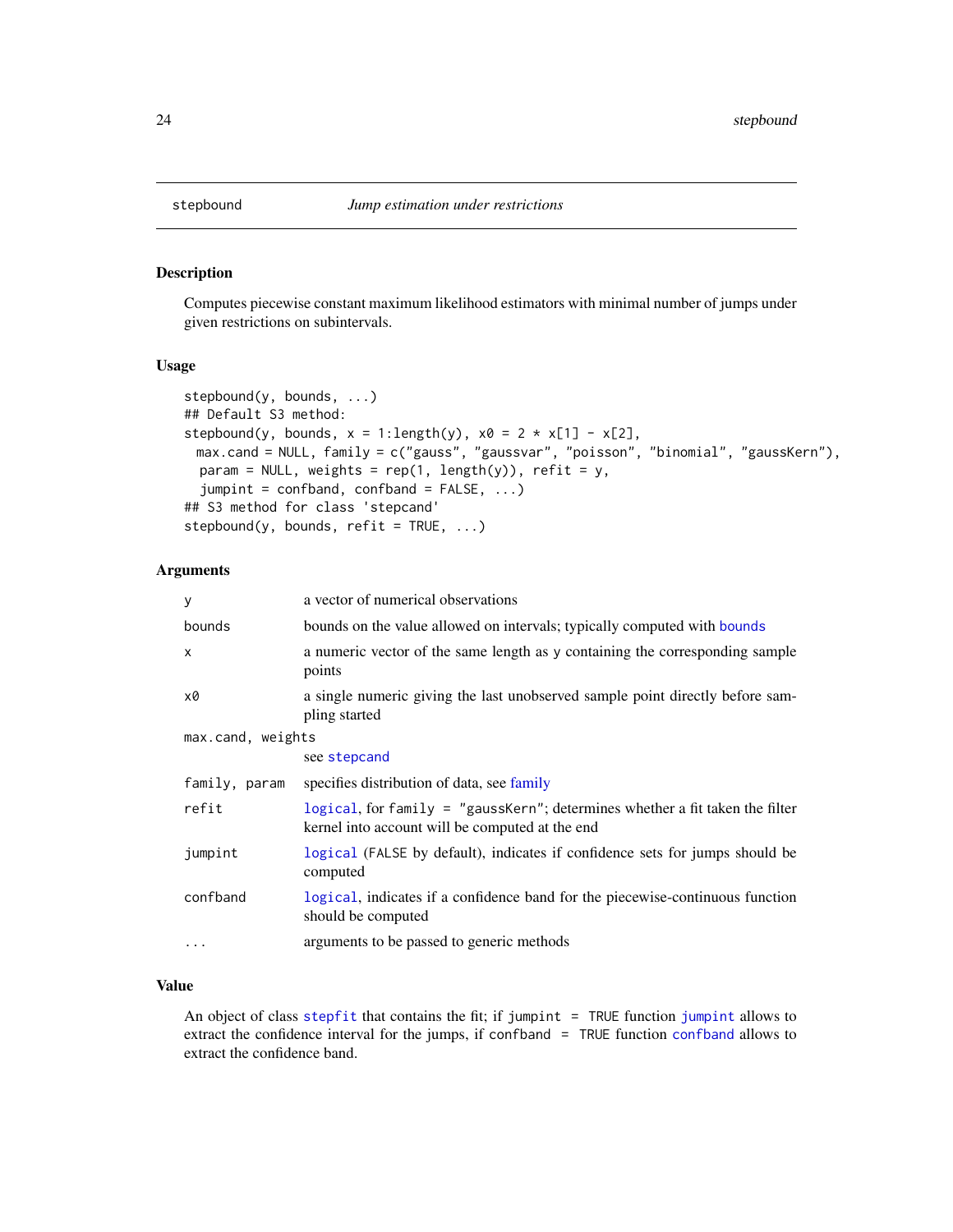#### <span id="page-24-0"></span>stepcand 25

# References

Frick, K., Munk, A., and Sieling, H. (2014). Multiscale Change-Point Inference. With discussion and rejoinder by the authors. *Journal of the Royal Statistical Society, Series B* 76(3), 495-580.

Hotz, T., Schütte, O., Sieling, H., Polupanow, T., Diederichsen, U., Steinem, C., and Munk, A. (2013). Idealizing Ion Channel Recordings by a Jump Segmentation Multiresolution Filter. *IEEE Transactions on NanoBioscience* 12(4), 376-386.

# See Also

[bounds](#page-4-1), [smuceR](#page-19-1), [jsmurf](#page-11-1), [stepsel](#page-30-1), [stepfit](#page-26-1), [jumpint](#page-12-1), [confband](#page-12-2)

#### Examples

```
# simulate poisson data with two levels
y <- rpois(100, c(rep(1, 50), rep(4, 50)))
# compute bounds
b <- bounds(y, penalty="len", family="poisson", q=4)
# fit step function to bounds
sb <- stepbound(y, b, family="poisson", confband=TRUE)
plot(y)
lines(sb)
# plot confidence intervals for jumps on axis
points(jumpint(sb), col="blue")
# confidence band
lines(confband(sb), lty=2, col="blue")
```
<span id="page-24-1"></span>stepcand *Forward selection of candidate jumps*

# **Description**

Find candidates for jumps in serial data by forward selection.

#### Usage

```
stepcand(y, x = 1: length(y), x0 = 2 \times x[1] - x[2], max.cand = NULL,
 family = c("gauss", "gaussvar", "poisson", "binomial", "gaussKern"), param = NULL,
 weights = rep(1, length(y)), cand.radius = 0)
```
#### Arguments

| <b>V</b>     | a numeric vector containing the serial data                                                    |
|--------------|------------------------------------------------------------------------------------------------|
| $\mathsf{x}$ | a numeric vector of the same length as y containing the corresponding sample<br>points         |
| x0           | a single numeric giving the last unobserved sample point directly before sam-<br>pling started |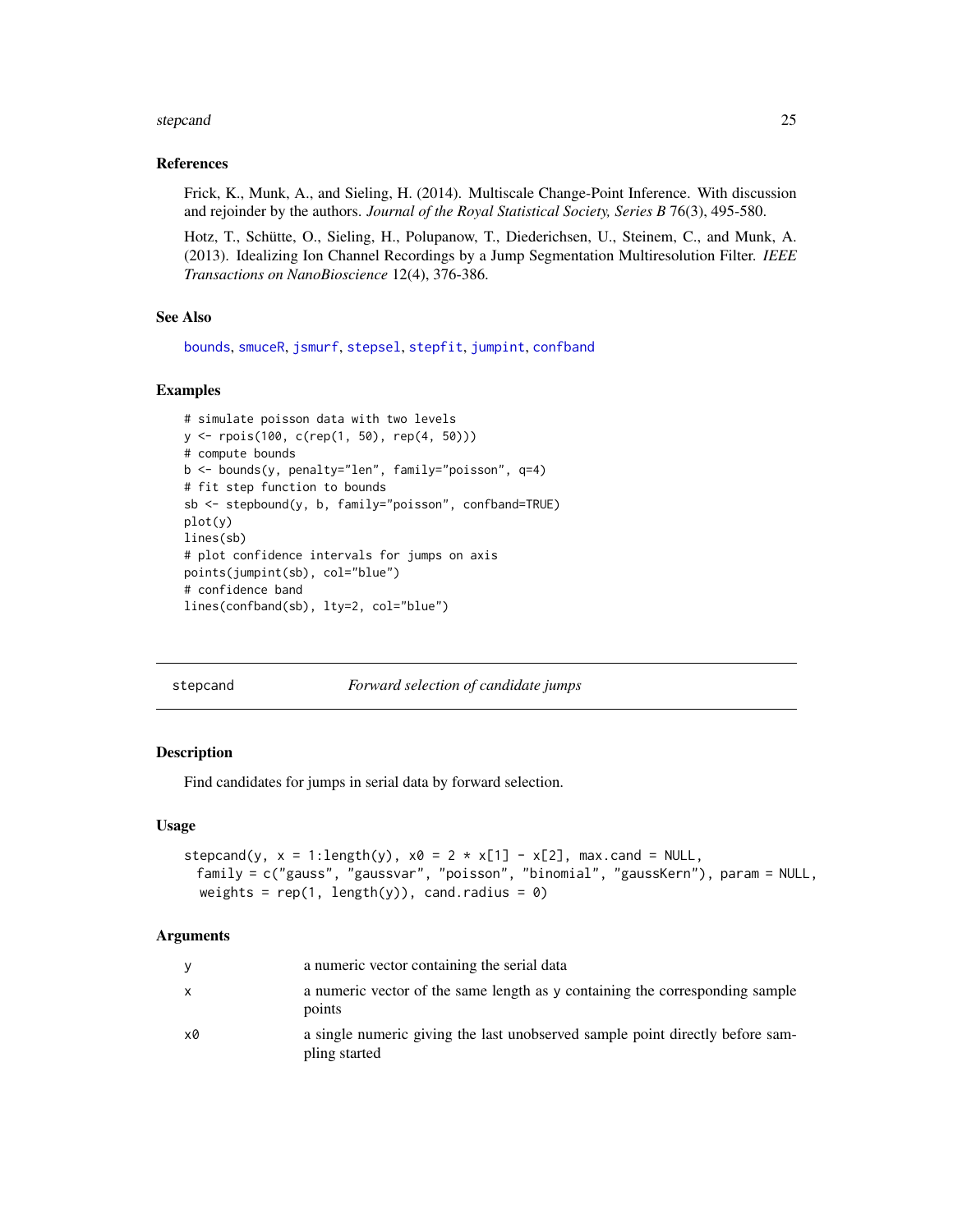<span id="page-25-0"></span>

| max.cand    | single integer giving the maximal number of blocks to find; defaults to using all<br>data (note: there will be one block more than the number of jumps                                                                                                                                                                                                                                                                                                                                                      |
|-------------|-------------------------------------------------------------------------------------------------------------------------------------------------------------------------------------------------------------------------------------------------------------------------------------------------------------------------------------------------------------------------------------------------------------------------------------------------------------------------------------------------------------|
| family      | distribution of the errors, either "gauss", "poisson" or "binomial"; "gaussInhibit"<br>is like "gauss" forbids jumps getting close together or to the ends in steppath. stepcand,<br>"gaussInhibitBoth" already forbids this in stepcand (not recommended)                                                                                                                                                                                                                                                  |
| param       | additional parameters specifying the distribution of the errors; the number of<br>trials for family "binomial"; for gaussInhibit and gaussInhibitBoth a nu-<br>meric of length 3 with components "start", "middle" and "end" preventing<br>the first jump from getting closer to x0 than the "start" value, any two jumps<br>from getting closer than the "middle" value, and the last jump from geting<br>closer than the "end" value to the end, all distances measured by weights (cf.<br>example below) |
| weights     | a numeric vector of the same length as y containing non-negative weights                                                                                                                                                                                                                                                                                                                                                                                                                                    |
| cand.radius | a non-negative integer: adds for each candidate found all indices that are at most<br>cand.radius away                                                                                                                                                                                                                                                                                                                                                                                                      |

# Value

An object of class stepcand extending class [stepfit](#page-26-1) such that it can be used as an input to [steppath.stepcand](#page-28-2): additionally contains columns

| cumSum   | The cumulative sum of x up to right End.                                    |
|----------|-----------------------------------------------------------------------------|
| cumSumSq | The cumulative sum of squares of x up to rightEnd (for family $=$ "gauss"). |
| cumSumWe | The cumulative sum of weights up to right End.                              |
| improve  | The improvement this jump brought about when it was selected.               |

# See Also

[steppath](#page-28-1), [stepfit](#page-26-1), [family](#page-9-1)

```
# simulate 5 blocks (4 jumps) within a total of 100 data points
b <- c(sort(sample(1:99, 4)), 100)
f \leftarrow rep(rnorm(5, 0, 4), c(b[1], diff(b)))rbind(b = b, f = unique(f), lambda = exp(unique(f) / 10) * 20)# add gaussian noise
x < - f + rnorm(100)# find 10 candidate jumps
stepcand(x, max.cand = 10)
# for poisson observations
y <- rpois(100, exp(f / 10) * 20)
# find 10 candidate jumps
stepcand(y, max.cand = 10, family = "poisson")
# for binomial observations
size <- 10
z \le rbinom(100, size, pnorm(f / 10))
# find 10 candidate jumps
stepcand(z, max.cand = 10, family = "binomial", param = size)
```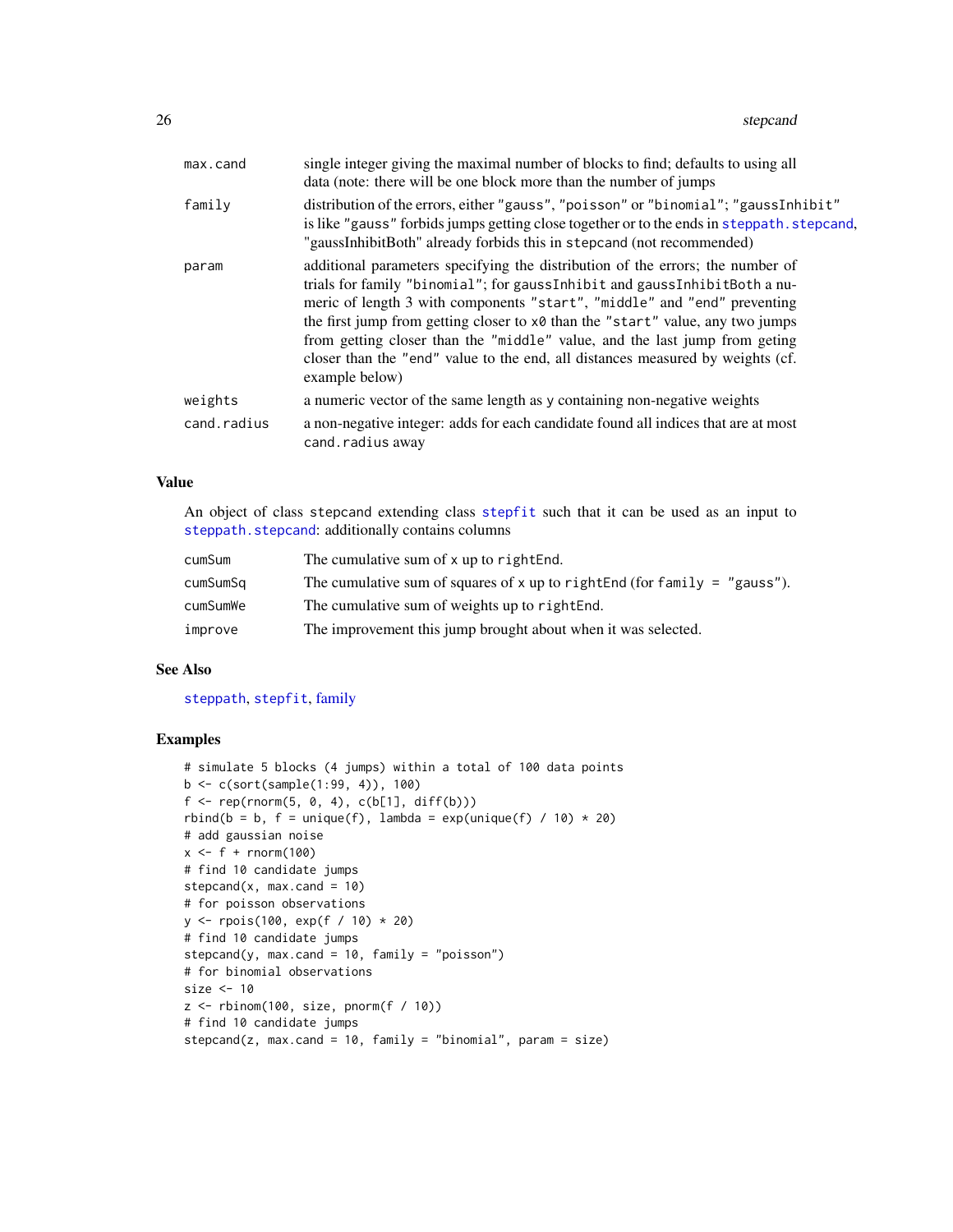<span id="page-26-1"></span><span id="page-26-0"></span>

# Description

Constructs an object containing a step function fitted to some data.

# Usage

```
stepfit(cost, family, value, param = NULL, leftEnd, rightEnd, x0,
 leftIndex = leftEnd, rightIndex = rightEnd)
## S3 method for class 'stepfit'
x[i, j, drop = if(missing(i)) TRUE else
  if(missing(j)) FALSE else length(j) == 1, refit = FALSE]
## S3 method for class 'stepfit'
print(x, ...)
## S3 method for class 'stepfit'
plot(x, dataspace = TRUE, ...)## S3 method for class 'stepfit'
lines(x, data space = TRUE, ...)## S3 method for class 'stepfit'
fitted(object, ...)
## S3 method for class 'stepfit'
residuals(object, y, ...)
## S3 method for class 'stepfit'
logLik(object, df = NULL, nobs = object$rightIndex[nrow(object)], ...)
```
# Arguments

| cost      | the value of the cost-functional used for the fit: RSS for family gauss, log-<br>likelihood (up to a constant) for families poisson and binomial |
|-----------|--------------------------------------------------------------------------------------------------------------------------------------------------|
| family    | distribution of the errors, either "gauss", "poisson" or "binomial"                                                                              |
| value     | a numeric vector containing the fitted values for each block; its length gives the<br>number of blocks                                           |
| param     | additional paramters specifying the distribution of the errors, the number of trials<br>for family "binomial"                                    |
| leftEnd   | a numeric vector of the same length as value containing the left end of each<br>block                                                            |
| rightEnd  | a numeric vector of the same length as value containing the left end of each<br>block                                                            |
| x0        | a single numeric giving the last unobserved sample point directly before sam-<br>pling started, i.e. before leftEnd[0]                           |
| leftIndex | a numeric vector of the same length as value containing the index of the sample<br>points corresponding to the block's left end, cf. stepcand    |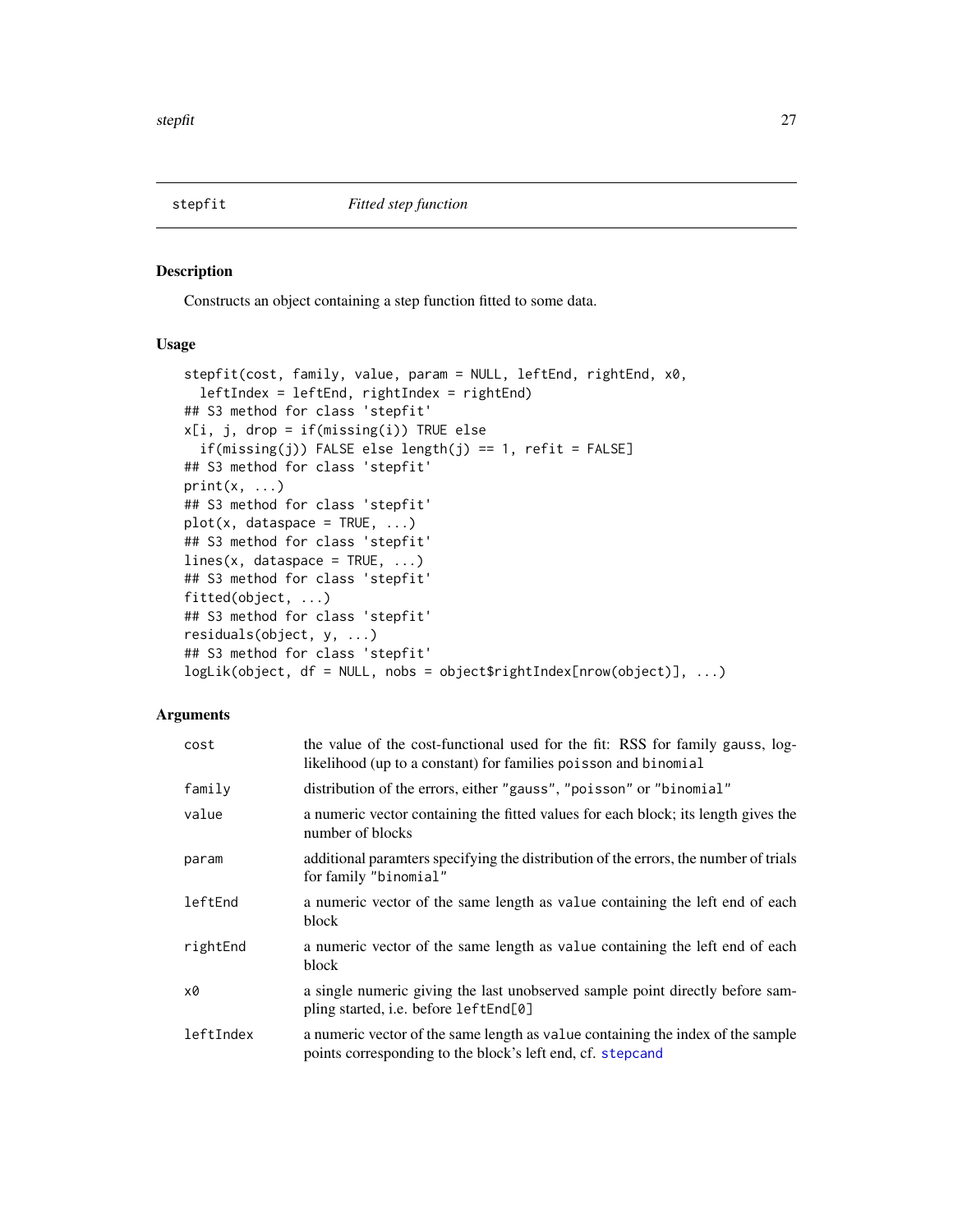<span id="page-27-0"></span>

| rightIndex | a numeric vector of the same length as value containing the index of the sample<br>points corresponding to the block's right end, cf. stepcand                                                                                                                 |
|------------|----------------------------------------------------------------------------------------------------------------------------------------------------------------------------------------------------------------------------------------------------------------|
| x, object  | the object                                                                                                                                                                                                                                                     |
| У          | a numeric vector containing the data with which to compare the fit                                                                                                                                                                                             |
| df         | the number of estimated parameters: by default the number of blocks for fami-<br>lies poisson and binomial, one more (for the variance) for family gauss                                                                                                       |
| nobs       | the number of observations used for estimating                                                                                                                                                                                                                 |
| $\cdots$   | for generic methods only                                                                                                                                                                                                                                       |
| i,j,drop   | see "[.data.frame"                                                                                                                                                                                                                                             |
| refit      | logical; determines whether the function will be refitted after subselection, i.e.<br>whether the selection should be interpreted as a fit with fewer jumps); in that<br>case, for family = "gaussKern", refit needs to be set to the original data,<br>i.e. y |
| dataspace  | logical determining whether the expected value should be plotted instead of<br>the fitted parameter value, useful e.g. for family $=$ "binomial", where it will<br>plot the fitted success probability times the number of trials per observation              |

# Value

|                    | for stepfit   | an object of class stepfit which extends stepblock, additionally contain-<br>ing attributes cost, family and param, as well as columns left Index and<br>rightIndex |
|--------------------|---------------|---------------------------------------------------------------------------------------------------------------------------------------------------------------------|
|                    | for [.stepfit | an object of class stepfit which contains the selected subset                                                                                                       |
| for fitted.stepfit |               |                                                                                                                                                                     |
|                    |               | a numeric vector of length rightIndex[length(rightIndex)] giving the fit at                                                                                         |

the original sample points

for residuals.stepfit

a numeric vector of length rightIndex[length(rightIndex)] giving the residuals at the original sample points

#### for logLik.stepfit

an object of class [logLik](#page-0-0) giving the likelihood of the data given this fit, e.g. for use with [AIC](#page-0-0) and [stepsel](#page-30-1); this will (incorrectly) treat family = "gaussKern" as if it were fitted with family = "gauss"

for plot.stepfit, plot.stepfit

the corresponding functions for [stepblock](#page-21-1) are called

# See Also

[stepblock](#page-21-1), [stepbound](#page-23-1), [steppath](#page-28-1), [stepsel](#page-30-1), [family,](#page-9-1) ["\[.data.frame"](#page-0-0), [fitted](#page-0-0), [residuals](#page-0-0), [logLik](#page-0-0), [AIC](#page-0-0)

```
# simulate 5 blocks (4 jumps) within a total of 100 data points
b <- c(sort(sample(1:99, 4)), 100)
p \leftarrow rep(runif(5), c(b[1], diff(b))) # success probabilities
```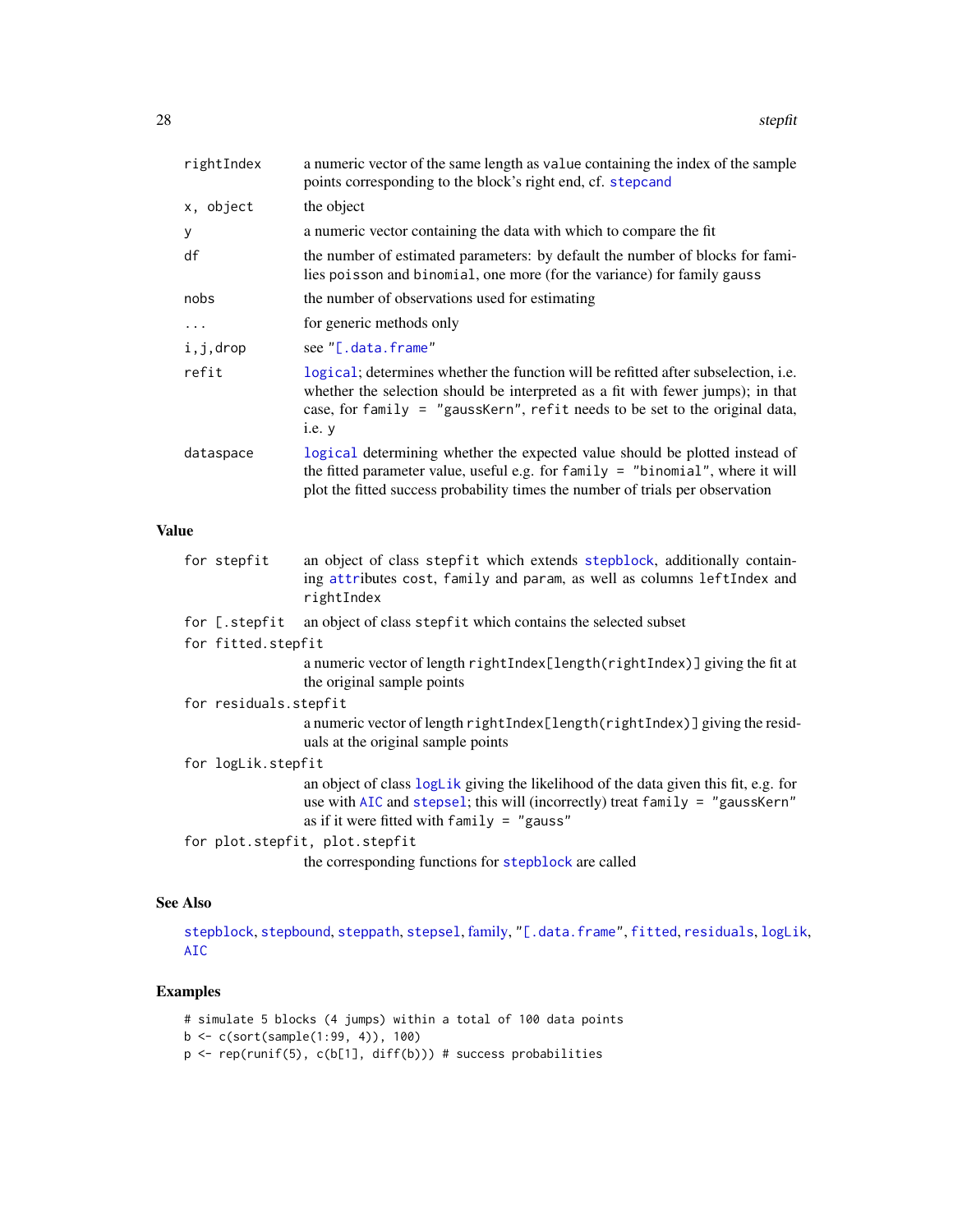#### <span id="page-28-0"></span>steppath 29 and 2012 and 2013 and 2014 and 2014 and 2014 and 2014 and 2014 and 2014 and 2014 and 201

```
# binomial observations, each with 10 trials
y <- rbinom(100, 10, p)
# find solution with 5 blocks
fit \le steppath(y, family = "binomial", param = 10)[[5]]
plot(y, ylim = c(0, 10))lines(fit, col = "red")
# residual diagnostics for Gaussian data
yg <- rnorm(100, qnorm(p), 1)
fitg <- steppath(yg)[[5]]
plot(yg, ylim = c(0, 10))lines(fitg, col = "red")
plot(resid(fitg, yg))
qqnorm(resid(fitg, yg))
```
steppath *Solution path of step-functions*

# <span id="page-28-2"></span>Description

Find optimal fits with step-functions having jumps at given candidate positions for all possible subset sizes.

#### Usage

```
steppath(y, ..., max.blocks)
## Default S3 method:
steppath(y, x = 1: length(y), x0 = 2 \times x[1] - x[2], max.cand = NULL,
 family = c("gauss", "gaussvar", "poisson", "binomial", "gaussKern"), param = NULL,
 weights = rep(1, length(y)), cand.radius = 0, ..., max.blocks = max.cand)## S3 method for class 'stepcand'
steppath(y, ..., max.blocks = sum(!is.na(y$number)))
## S3 method for class 'steppath'
x[[i]]
## S3 method for class 'steppath'
length(x)
## S3 method for class 'steppath'
print(x, \ldots)## S3 method for class 'steppath'
logLik(object, df = NULL, nobs = object$cand$rightIndex[nrow(object$cand)], ...)
```
#### Arguments

for steppath:

either an object of class [stepcand](#page-24-1) for steppath. stepcand or a numeric vector containing the serial data for steppath.default

- x, x0, max.cand, family, param, weights, cand.radius
- y for steppath.default which calls [stepcand](#page-24-1); see there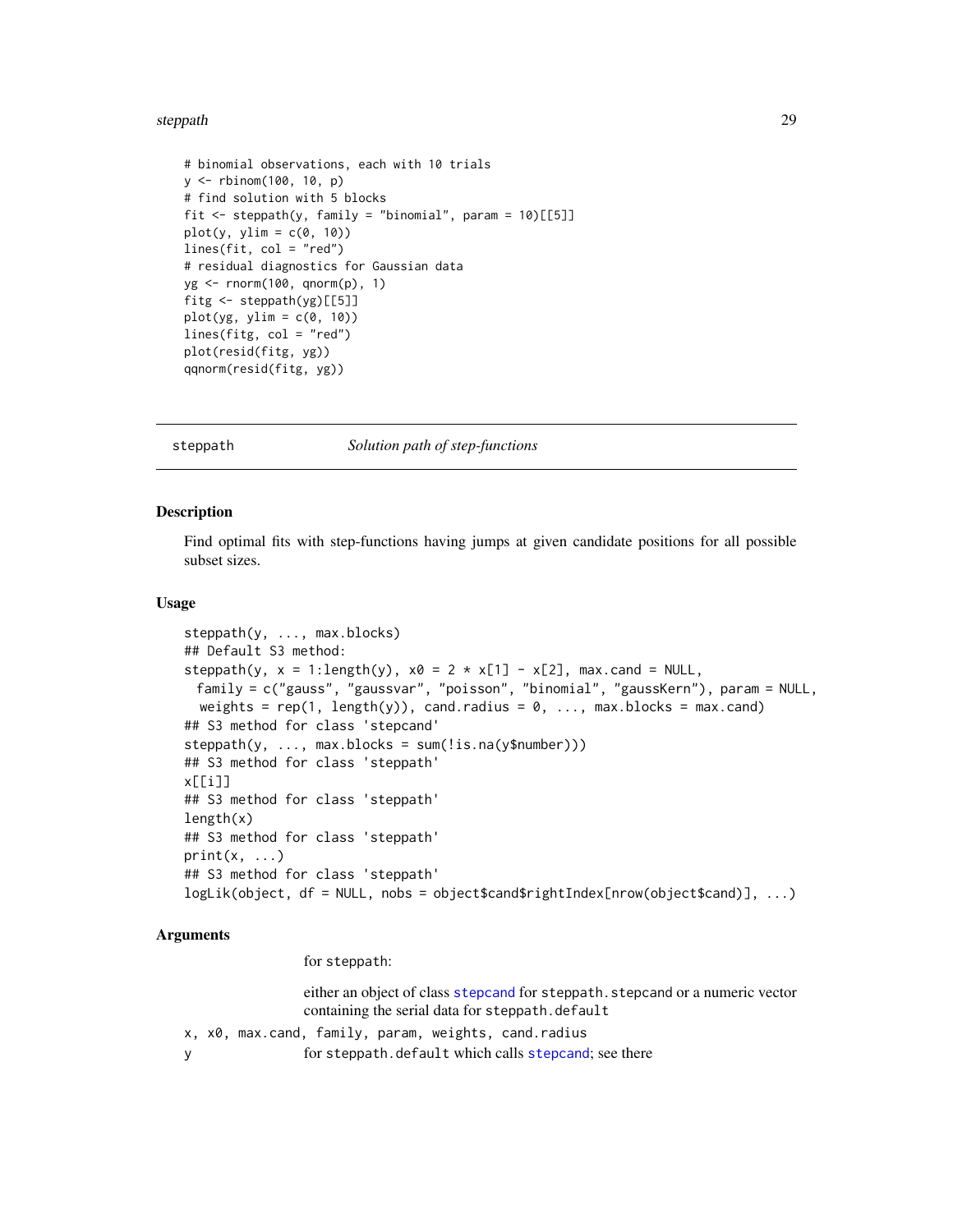<span id="page-29-0"></span>

| max.blocks | single integer giving the maximal number of blocks to find; defaults to number<br>of candidates (note: there will be one block more than the number of jumps |
|------------|--------------------------------------------------------------------------------------------------------------------------------------------------------------|
| $\ddots$   | for generic methods only for methods on a steppath object x or object:                                                                                       |
| object     | the object                                                                                                                                                   |
| i          | if this is an integer returns the fit with i blocks as an object of class stepcand,<br>else the standard behaviour of a list                                 |
| df         | the number of estimated parameters: by default the number of blocks for fami-<br>lies poisson and binomial, one more (for the variance) for family gauss     |
| nobs       | the number of observations used for estimating                                                                                                               |

# Value

For steppath an object of class steppath, i.e. a [list](#page-0-0) with components

| path | A list of length length (object) where the ith element contains the best fit by<br>a step-function having i-1 jumps (i.e. i blocks), given by the candidates indices |
|------|----------------------------------------------------------------------------------------------------------------------------------------------------------------------|
| cost | A numeric vector of length length (object) giving the value of the cost func-<br>tional corresponding to the solutions.                                              |
| cand | An object of class stepcand giving the candidates among which the jumps were<br>selected.                                                                            |

[[.steppath returns the fit with i blocks as an object of class [stepfit](#page-26-1); length.steppath the maximum number of blocks for which a fit has been computed. logLik.stepfit returns an object of class [logLik](#page-0-0) giving the likelihood of the data given the fits corresponding to cost, e.g. for use with [AIC.](#page-0-0)

# References

Friedrich, F., Kempe, A., Liebscher, V., Winkler, G. (2008). Complexity penalized M-estimation: fast computation. *Journal of Computational and Graphical Statistics* 17(1), 201-224.

# See Also

[stepcand](#page-24-1), [stepfit](#page-26-1), [family,](#page-9-1) [logLik](#page-0-0), [AIC](#page-0-0)

```
# simulate 5 blocks (4 jumps) within a total of 100 data points
b <- c(sort(sample(1:99, 4)), 100)
f \leftarrow rep(rnorm(5, 0, 4), c(b[1], diff(b)))# add Gaussian noise
x \leq-f + \text{norm}(100)# find 10 candidate jumps
cand \le stepcand(x, max.cand = 10)
cand
# compute solution path
path <- steppath(cand)
path
plot(x)
```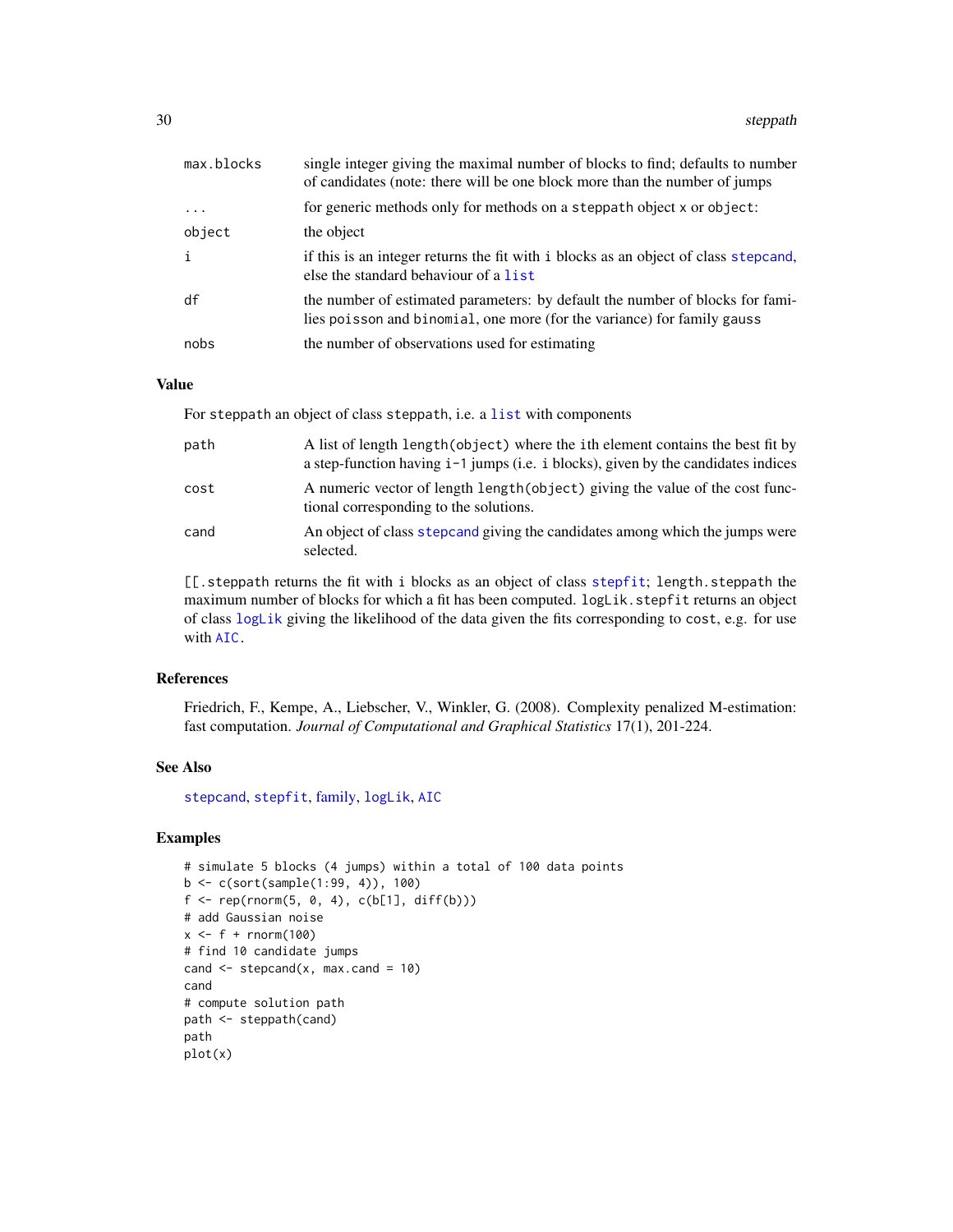#### <span id="page-30-0"></span>stepsel 31

```
lines(path[[5]], col = "red")# compare result having 5 blocks with truth
fit \leftarrow path[[5]]
fit
logLik(fit)
AIC(logLik(fit))
cbind(fit, trueRightEnd = b, trueLevel = unique(f))# for poisson observations
y <- rpois(100, exp(f / 10) * 20)
# compute solution path, compare result having 5 blocks with truth
cbind(steppath(y, max.cand = 10, family = "poisson")[[5]],
  trueRightEnd = b, trueIntensity = exp(unique(f) / 10) * 20)# for binomial observations
size <- 10
z \le rbinom(100, size, pnorm(f / 10))
# compute solution path, compare result having 5 blocks with truth
cbind(steppath(z, max.cand = 10, family = "binomial", param = size)[[5]],
  trueRightEnd = b, trueIntensity = pnorm(unique(f) / 10))
# an example where stepcand is not optimal but indices found are close to optimal ones
blocks <- c(rep(0, 9), 1, 3, rep(1, 9))
blocks
stepcand(blocks, max.cand = 3)[,c("rightEnd", "value", "number")]
# erroneously puts the "1" into the right block in the first step
steppath(blocks)[[3]][,c("rightEnd", "value")]
# putting the "1" in the middle block is optimal
steppath(blocks, max.cand = 3, cand.radius = 1)[[3]][,c("rightEnd", "value")]
# also looking in the 1-neighbourhood remedies the problem
```
<span id="page-30-1"></span>stepsel *Automatic selection of number of jumps*

#### **Description**

Select the number of jumps.

#### Usage

```
stepsel(path, y, type = c("MRC", "AIC", "BIC"), ...)
stepsel.MRC(path, y, q, alpha = 0.05, r = ceiling(50 / min(alpha, 1 - alpha)),
 lengths = if(attr(path$cand, "family") == "gaussKern")
   2^(floor(log2(length(y))):ceiling(log2(length(attr(path$cand, "param")$kern)))) else
   2^(floor(log2(length(y))):0),
 penalty = c("none", "log", "sqrt"), name = if(attr(path$cand, "family") == "gaussKern")
    ".MRC.ktable" else ".MRC.table",
 pos = .GlobalEnv)
stepsel.AIC(path, ...)
stepsel.BIC(path, ...)
```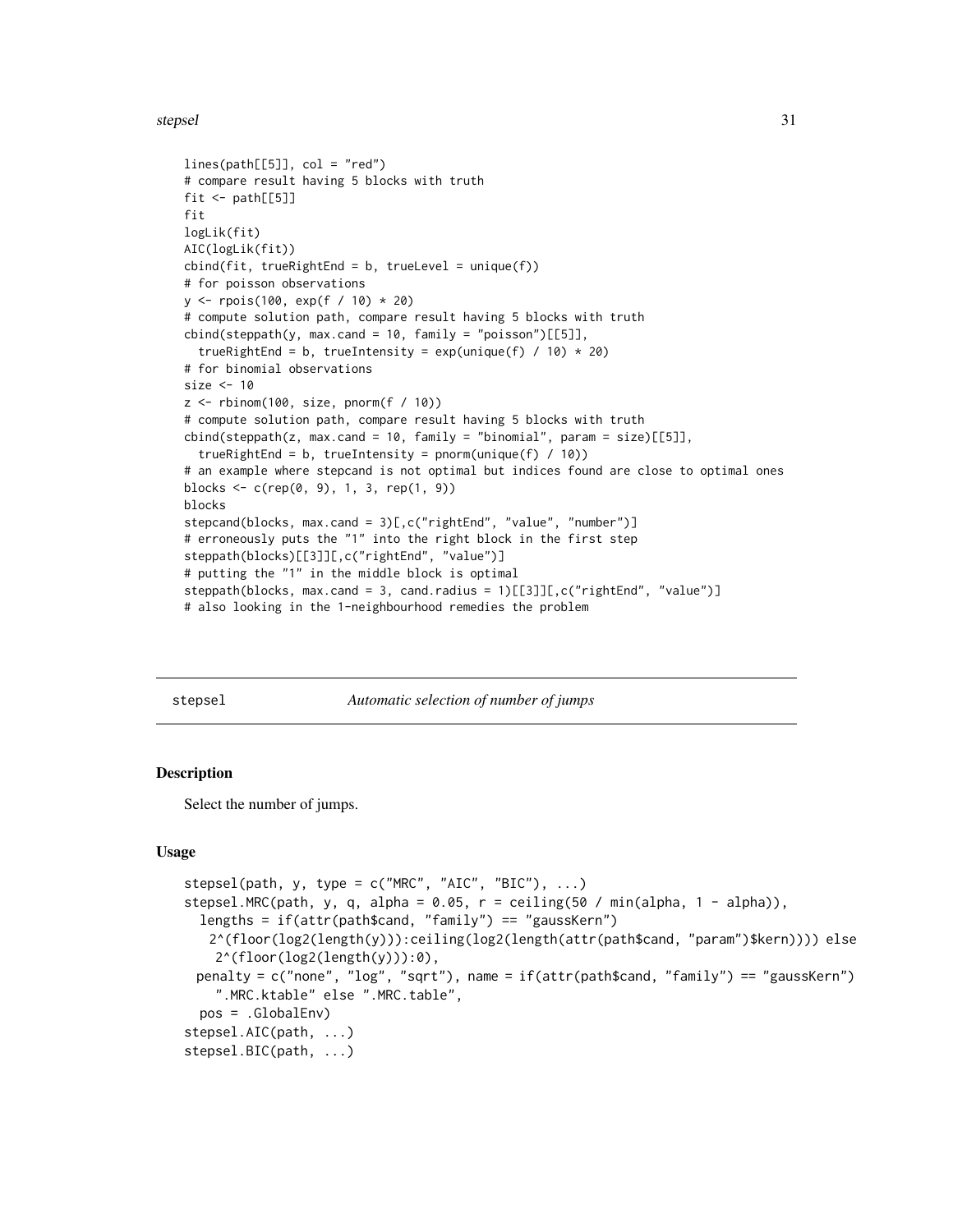<span id="page-31-0"></span>32 stepsel

#### Arguments

| path | an object of class steppath                                    |
|------|----------------------------------------------------------------|
| y    | for type=MRC only: a numeric vector containing the serial data |
| type | how to select, dispatches specific method                      |
| .    | further argument passed to specific method                     |
|      | q, alpha, r, lengths, penalty, name, pos<br>see bounds         |

#### Value

A single integer giving the number of blocks selected, with [attr](#page-0-0)ibute crit containing the values of the criterion (MRC / AIC / BIC) for each fit in the path.

# Note

To obtain the threshold described in Boysen et al.~(2009, Theorem~5), set q=(1+delta) \* sdrobnorm(y) \* sqrt(2\*lengt for some positive dela and penalty="none".

# References

Boysen, L., Kempe, A., Liebscher, V., Munk, A., Wittich, O. (2009). Consistencies and rates of convergence of jump-penalized least squares estimators. *The Annals of Statistics* 37(1), 157-183.

Yao, Y.-C. (1988). Estimating the number of change-points via Schwarz' criterion. *Statistics & Probability Letters* 6, 181-189.

# See Also

[steppath](#page-28-1), [stepfit](#page-26-1), [family,](#page-9-1) [stepbound](#page-23-1)

```
# simulate 5 blocks (4 jumps) within a total of 100 data points
b <- c(sort(sample(1:99, 4)), 100)
f \leq -\text{rep}(\text{rnorm}(5, 0, 4), \text{c}(b[1], diff(b)))rbind(b = b, f = unique(f))# add gaussian noise
y \leftarrow f + \text{rnorm}(100)# find 10 candidate jumps
path \leq steppath(y, max.cand = 10)
# select number of jumps by simulated MRC with sqrt-penalty
# thresholded with positive delta, and by BIC
sel.MRC <- stepsel(path, y, "MRC", alpha = 0.05, r = 1e2, penalty = "sqrt")
sel.MRC
delta \leftarrow .1
sel.delta <- stepsel(path, y, "MRC",
  q = (1 + delta) * sdrobnorm(y) * sqrt(2 * length(y)), penalty = "none")sel.delta
sel.BIC <- stepsel(path, type="BIC")
sel.BIC
```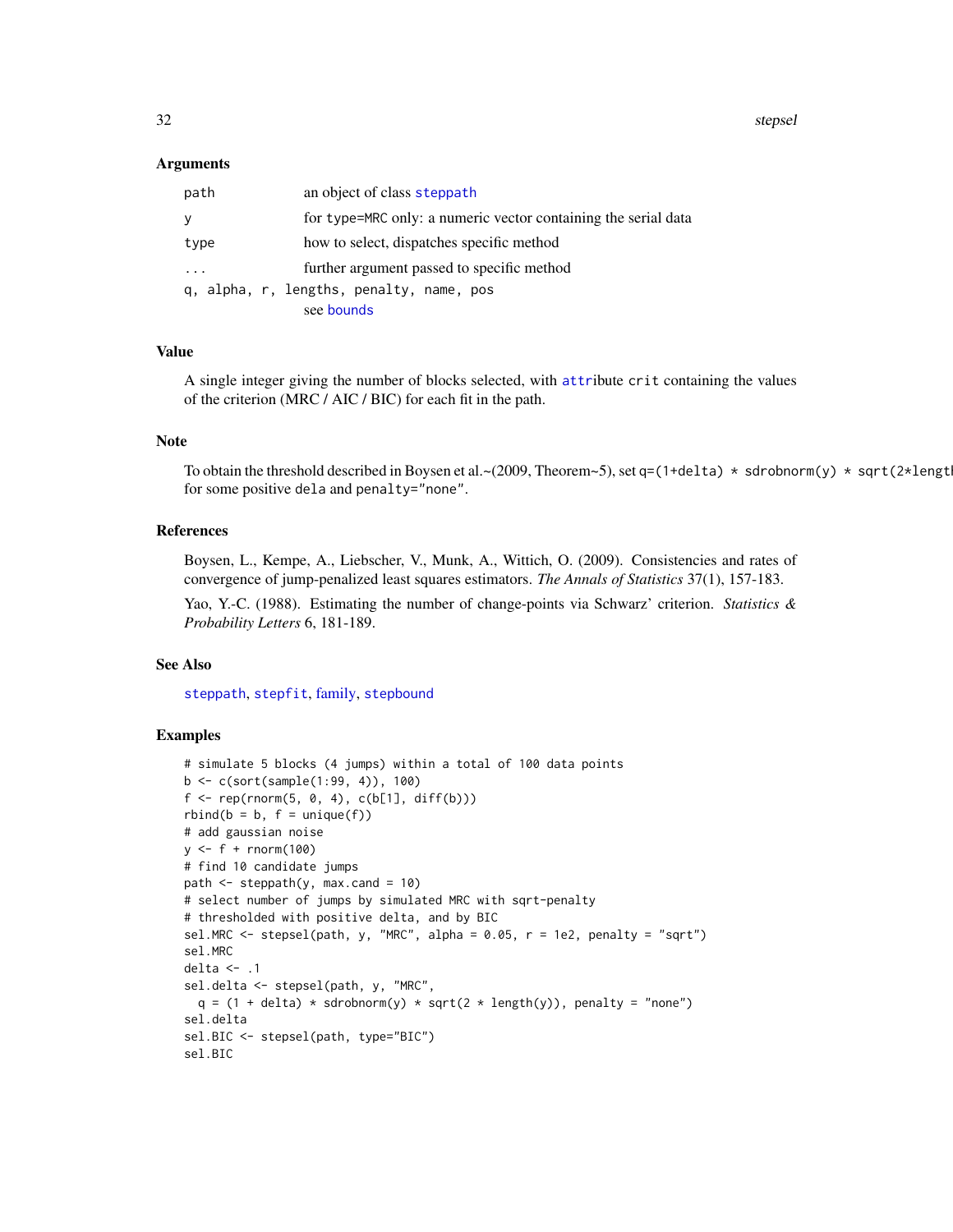<span id="page-32-0"></span>transit 33

```
# compare results with truth
fit.MRC <- path[[sel.MRC]]
as.data.frame(fit.MRC)
as.data.frame(path[[sel.delta]])
as.data.frame(path[[sel.BIC]])
```

```
transit TRANSIT algorithm for detecting jumps
```
# Description

Reimplementation of VanDongen's algorithm for detecting jumps in ion channel recordings.

# Usage

```
transit(y, x = 1:length(y), x0 = 2 \times x[1] - x[2], sigma.amp = NA, sigma.slope = NA,
  amp. thresh = 3, slope.thresh = 2, rel.amp.n = 3, rel.amp.thresh = 4,
  family = c("gauss", "gaussKern"), param = NULL, refit = FALSE)
```
# Arguments

| У             | a numeric vector containing the serial data                                                                        |
|---------------|--------------------------------------------------------------------------------------------------------------------|
| sigma.amp     | amplitude (i.e. raw data within block) standard deviation; estimated using sdrobnorm<br>if omitted                 |
| sigma.slope   | slope (i.e. central difference within block) standard deviation; estimated using<br>sdrobnorm if omitted           |
| amp.thresh    | amplitude threshold                                                                                                |
| slope.thresh  | slope threshold                                                                                                    |
| relamp.n      | relative amplitude threshold will be used for blocks with no more datapoints<br>than this                          |
|               | rel.amp.thresh relative amplitude threshold                                                                        |
| $\mathsf{x}$  | a numeric vector of the same length as y containing the corresponding sample<br>points                             |
| x0            | a single numeric giving the last unobserved sample point directly before sam-<br>pling started                     |
| family, param | specifies distribution of data, see family                                                                         |
| refit         | should the values for $family = "gaussKern"$ be obtained by fitting in the end<br>(otherwise they are meaningless) |

# Value

Returns an object of class [stepfit](#page-26-1) which encodes the jumps and corresponding mean values.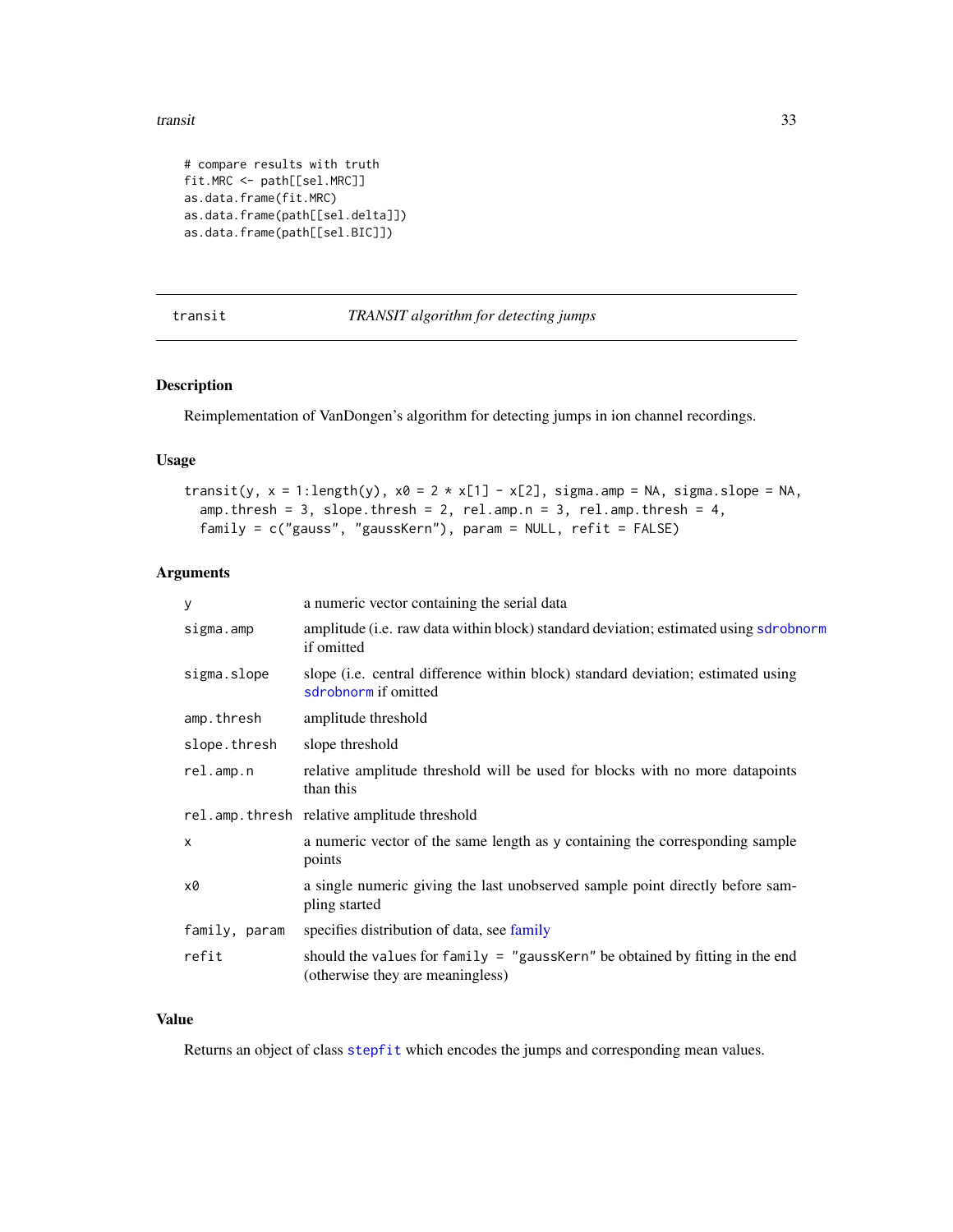#### <span id="page-33-0"></span>**Note**

Only central, no forward differences have been used in this implementation. Moreover, the standard deviations will be estimated by [sdrobnorm](#page-18-1) if omitted (respecting the filter's effect if applicable).

#### References

VanDongen, A.M.J. (1996). A New Algorithm for Idealizing Single Ion Channel Data Containing Multiple Unknown Conductance Levels. *Biophysical Journal* 70(3), 1303-1315.

# See Also

[stepfit](#page-26-1), [sdrobnorm](#page-18-1), [jsmurf](#page-11-1), [stepbound](#page-23-1), [steppath](#page-28-1)

```
# estimating step-functions with Gaussian white noise added
# simulate a Gaussian hidden Markov model of length 1000 with 2 states
# with identical transition rates 0.01, and signal-to-noise ratio 2
sim <- contMC(1e3, 0:1, matrix(c(0, 0.01, 0.01, 0), 2), param=1/2)
plot(sim$data, cex = 0.1)
lines(sim$cont, col="red")
# maximum-likelihood estimation under multiresolution constraints
fit.MRC <- smuceR(sim$data$y, sim$data$x)
lines(fit.MRC, col="blue")
# choose number of jumps using BIC
path <- steppath(sim$data$y, sim$data$x, max.blocks=1e2)
fit.BIC <- path[[stepsel.BIC(path)]]
lines(fit.BIC, col="green3", lty = 2)
# estimate after filtering
# simulate filtered ion channel recording with two states
set.seed(9)
# sampling rate 10 kHz
sampling <- 1e4
# tenfold oversampling
over <- 10
# 1 kHz 4-pole Bessel-filter, adjusted for oversampling
cutoff <- 1e3
df.over <- dfilter("bessel", list(pole=4, cutoff=cutoff / sampling / over))
# two states, leaving state 1 at 10 Hz, state 2 at 20 Hz
rates \le rbind(c(0, 10), c(20, 0))
# simulate 0.5 s, level 0 corresponds to state 1, level 1 to state 2
# noise level is 0.3 after filtering
Sim <- contMC(0.5 * sampling, 0:1, rates, sampling=sampling, family="gaussKern",
  param = list(df=df.over, over=over, sd=0.3))
plot(Sim$data, pch = ".")
lines(Sim$discr, col = "red")
# fit under multiresolution constraints using filter corresponding to sample rate
df <- dfilter("bessel", list(pole=4, cutoff=cutoff / sampling))
Fit.MRC <- jsmurf(Sim$data$y, Sim$data$x, param=df, r=1e2)
lines(Fit.MRC, col = "blue")
# fit using TRANSIT
```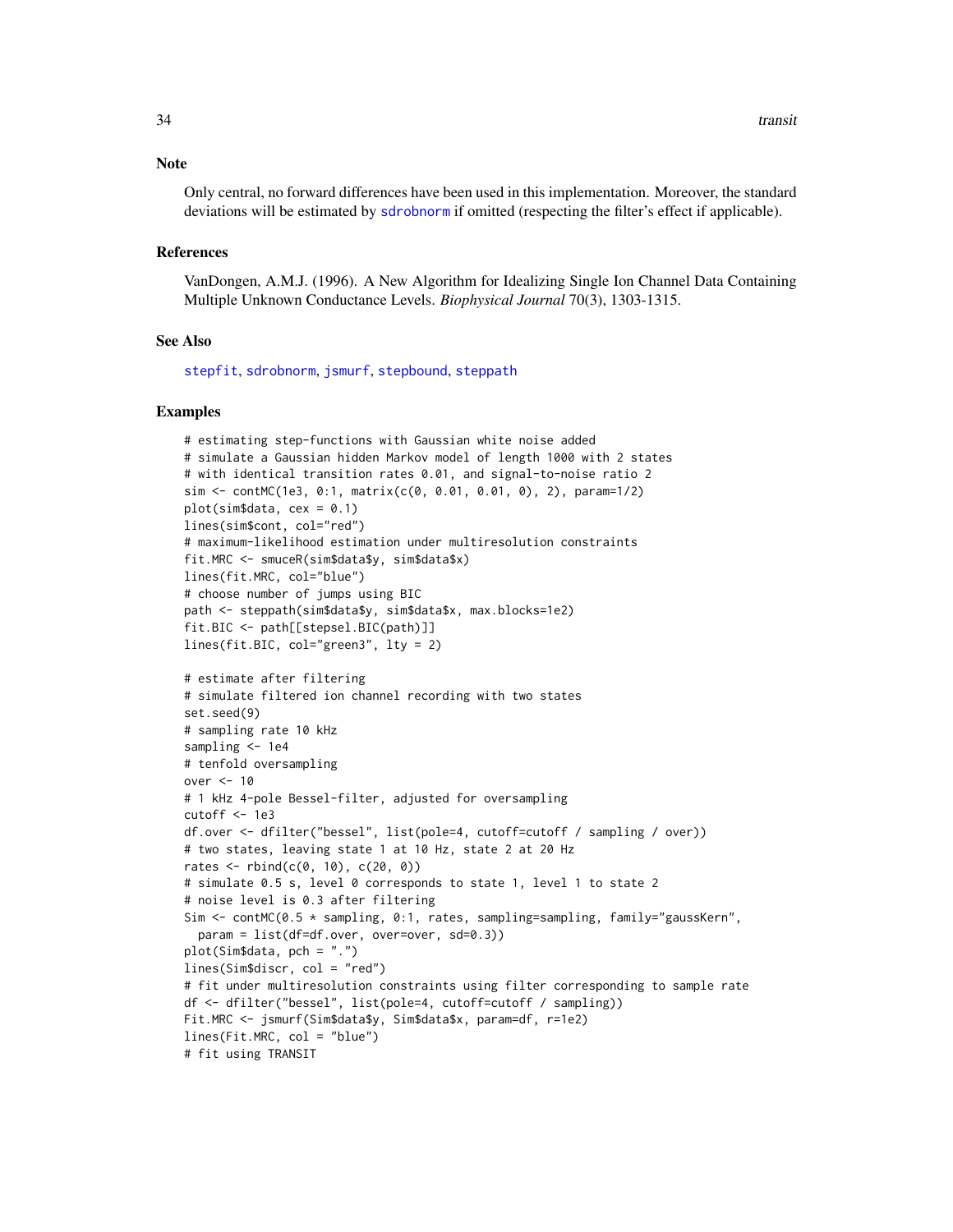transit 35

```
Fit.trans <- transit(Sim$data$y, Sim$data$x)
lines(Fit.trans, col = "green3", lty=2)
```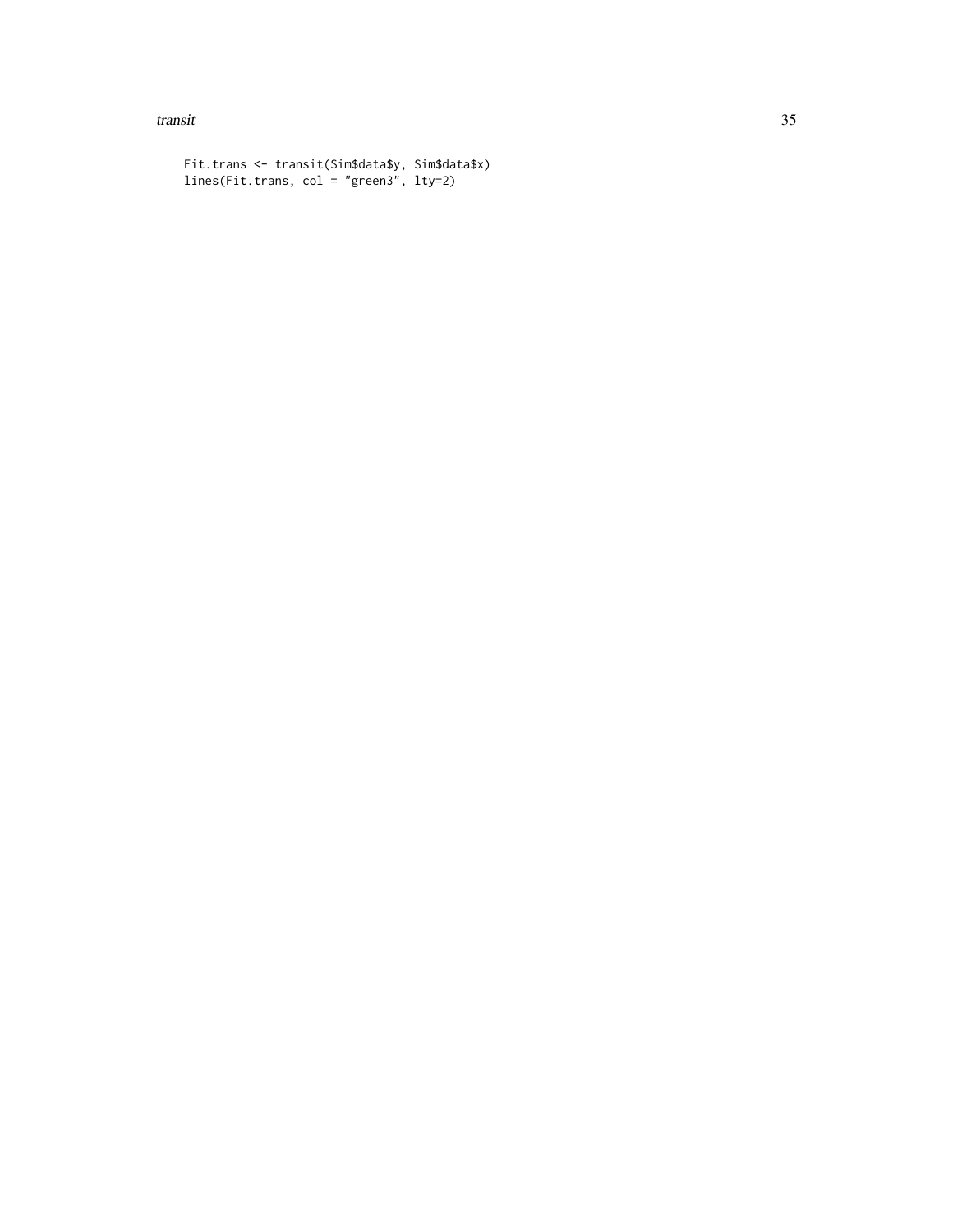# <span id="page-35-0"></span>Index

∗Topic datasets MRC.1000, [17](#page-16-0) MRC.asymptotic, [18](#page-17-0) MRC.asymptotic.dyadic, [18](#page-17-0) ∗Topic distribution family, [10](#page-9-0) ∗Topic math BesselPolynomial, [4](#page-3-0) ∗Topic nonparametric bounds, [5](#page-4-0) compareBlocks, [6](#page-5-0) contMC, [8](#page-7-0) jsmurf, [12](#page-11-0) jumpint, [13](#page-12-0) MRC, [15](#page-14-0) neighbours, [19](#page-18-0) sdrobnorm, [19](#page-18-0) smuceR, [20](#page-19-0) stepblock, [22](#page-21-0) stepbound, [24](#page-23-0) stepcand, [25](#page-24-0) stepfit, [27](#page-26-0) steppath, [29](#page-28-0) stepsel, [31](#page-30-0) transit, [33](#page-32-0) ∗Topic package,nonparametric stepR-package, [2](#page-1-0) ∗Topic ts dfilter, [9](#page-8-0) [.bounds *(*bounds*)*, [5](#page-4-0) [.data.frame, *[23](#page-22-0)*, *[28](#page-27-0)* [.stepblock *(*stepblock*)*, [22](#page-21-0) [.stepfit *(*stepfit*)*, [27](#page-26-0) [[.steppath *(*steppath*)*, [29](#page-28-0) AIC, *[28](#page-27-0)*, *[30](#page-29-0)* assign, *[6](#page-5-0)*, *[16](#page-15-0)* attr, *[23](#page-22-0)*, *[28](#page-27-0)*, *[32](#page-31-0)*

bessel, *[5](#page-4-0)*

BesselPolynomial, [4,](#page-3-0) *[10](#page-9-0)* bounds, [5,](#page-4-0) *[13](#page-12-0)*, *[21](#page-20-0)*, *[24,](#page-23-0) [25](#page-24-0)*, *[32](#page-31-0)* chi *(*MRC*)*, [15](#page-14-0) class, *[10](#page-9-0)* compareBlocks, *[3](#page-2-0)*, [6](#page-5-0) confband, *[12](#page-11-0)*, *[21](#page-20-0)*, *[24,](#page-23-0) [25](#page-24-0)* confband *(*jumpint*)*, [13](#page-12-0) contMC, *[7](#page-6-0)*, [8](#page-7-0) convolve, *[10](#page-9-0)* data.frame, *[6](#page-5-0)[–8](#page-7-0)*, *[14](#page-13-0)*, *[23](#page-22-0)* dbinom, *[11](#page-10-0)* dfilter, *[8,](#page-7-0) [9](#page-8-0)*, [9,](#page-8-0) *[11,](#page-10-0) [12](#page-11-0)* diff, *[20](#page-19-0)* Distributions, *[11](#page-10-0)* dnorm, *[11](#page-10-0)* dpois, *[11](#page-10-0)* family, *[3](#page-2-0)*, *[6](#page-5-0)*, *[8](#page-7-0)[–10](#page-9-0)*, [10,](#page-9-0) *[13](#page-12-0)*, *[20,](#page-19-0) [21](#page-20-0)*, *[23,](#page-22-0) [24](#page-23-0)*, *[26](#page-25-0)*, *[28](#page-27-0)*, *[30](#page-29-0)*, *[32,](#page-31-0) [33](#page-32-0)* filter, *[10](#page-9-0)* findInterval, *[19](#page-18-0)* fitted, *[28](#page-27-0)* fitted.stepfit *(*stepfit*)*, [27](#page-26-0) function, *[16](#page-15-0)* integer, *[8](#page-7-0)*, *[11](#page-10-0)* is.element, *[19](#page-18-0)* jsmurf, *[3](#page-2-0)*, *[9](#page-8-0)*, [12,](#page-11-0) *[16](#page-15-0)*, *[25](#page-24-0)*, *[34](#page-33-0)* jumpint, *[12](#page-11-0)*, [13,](#page-12-0) *[21](#page-20-0)*, *[24,](#page-23-0) [25](#page-24-0)* kMRC.pvalue *(*MRC*)*, [15](#page-14-0) kMRC.quant *(*MRC*)*, [15](#page-14-0) kMRC.simul *(*MRC*)*, [15](#page-14-0) length.steppath *(*steppath*)*, [29](#page-28-0)

lines, *[14](#page-13-0)*, *[23](#page-22-0)* lines.confband *(*jumpint*)*, [13](#page-12-0) lines.stepblock *(*stepblock*)*, [22](#page-21-0)